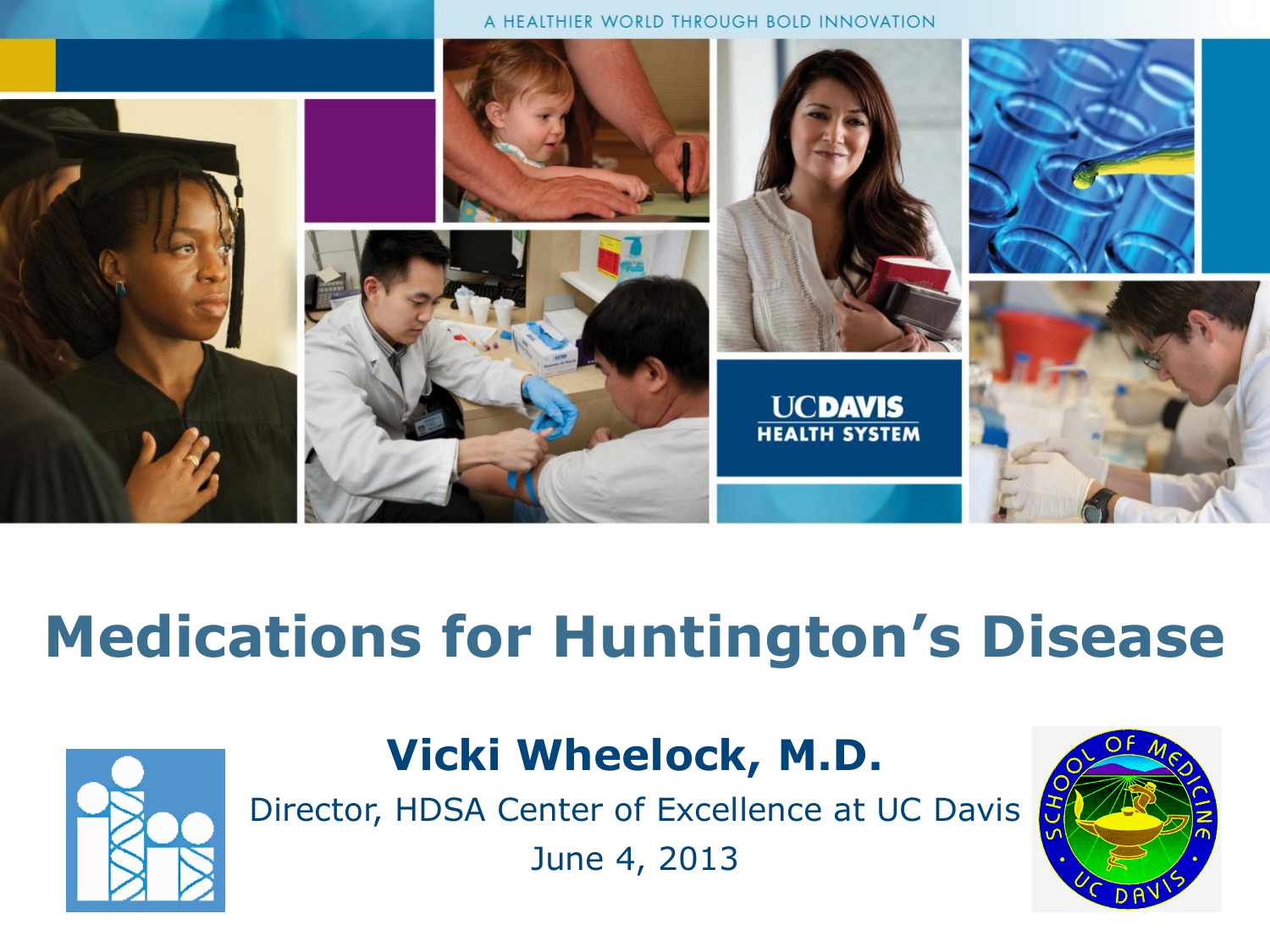# **Outline**

Introduction and disclaimers Medications for cognitive symptoms Medications for psychiatric symptoms Medications for sleep difficulties Medications for juvenile HD Medications for chorea and dystonia **Example 18**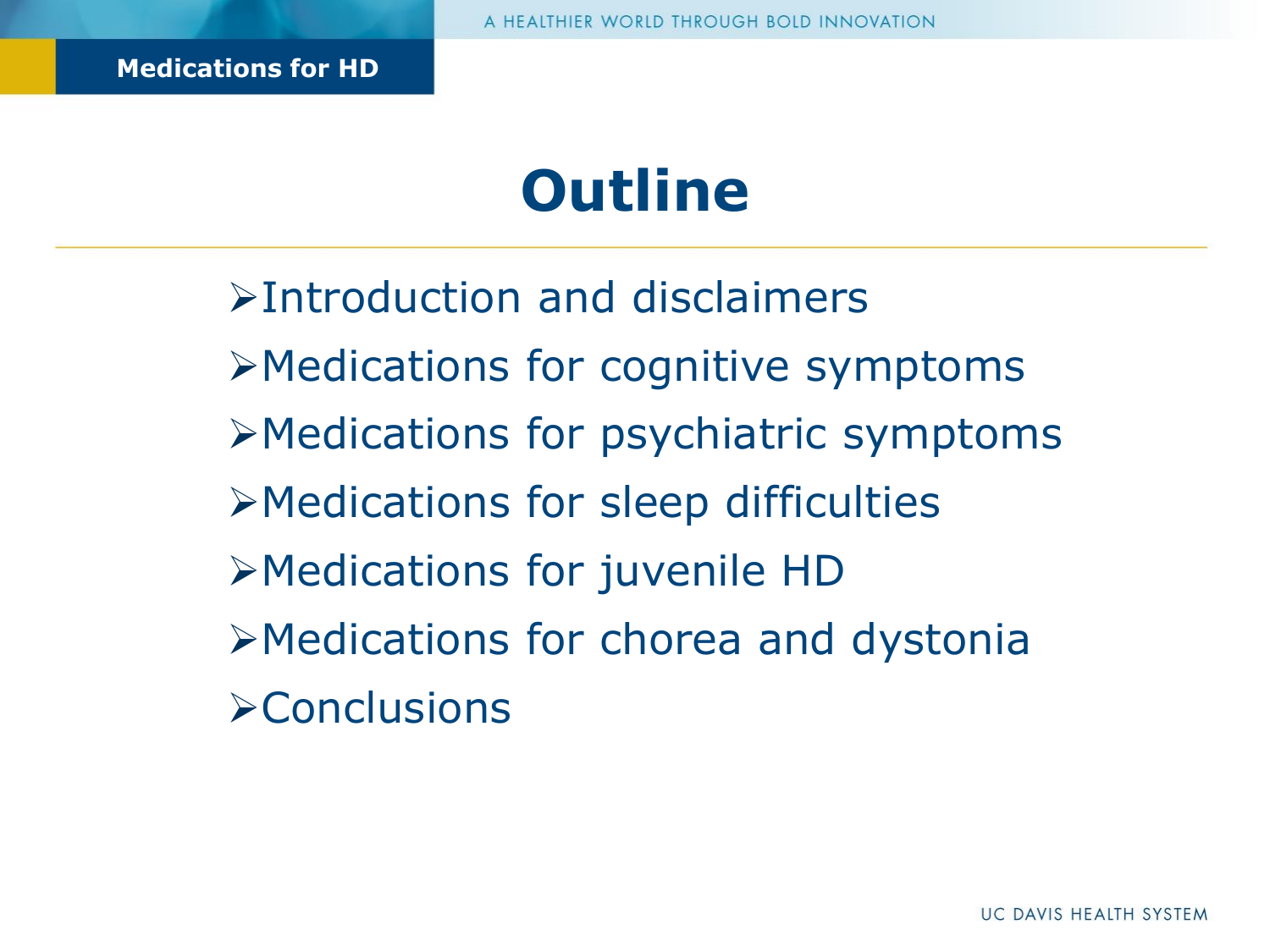#### **Introduction**

- HD symptoms include cognitive impairment, chorea and movement difficulties, and psychiatric challenges. This session will review the indications, benefits and side effects of medications which are commonly used to manage these symptoms.
- It is *extremely important* to recognize that behavioral techniques, counseling, speech, occupational and physical therapies and adaptive equipment are the primary forms of treatment for many HD symptoms.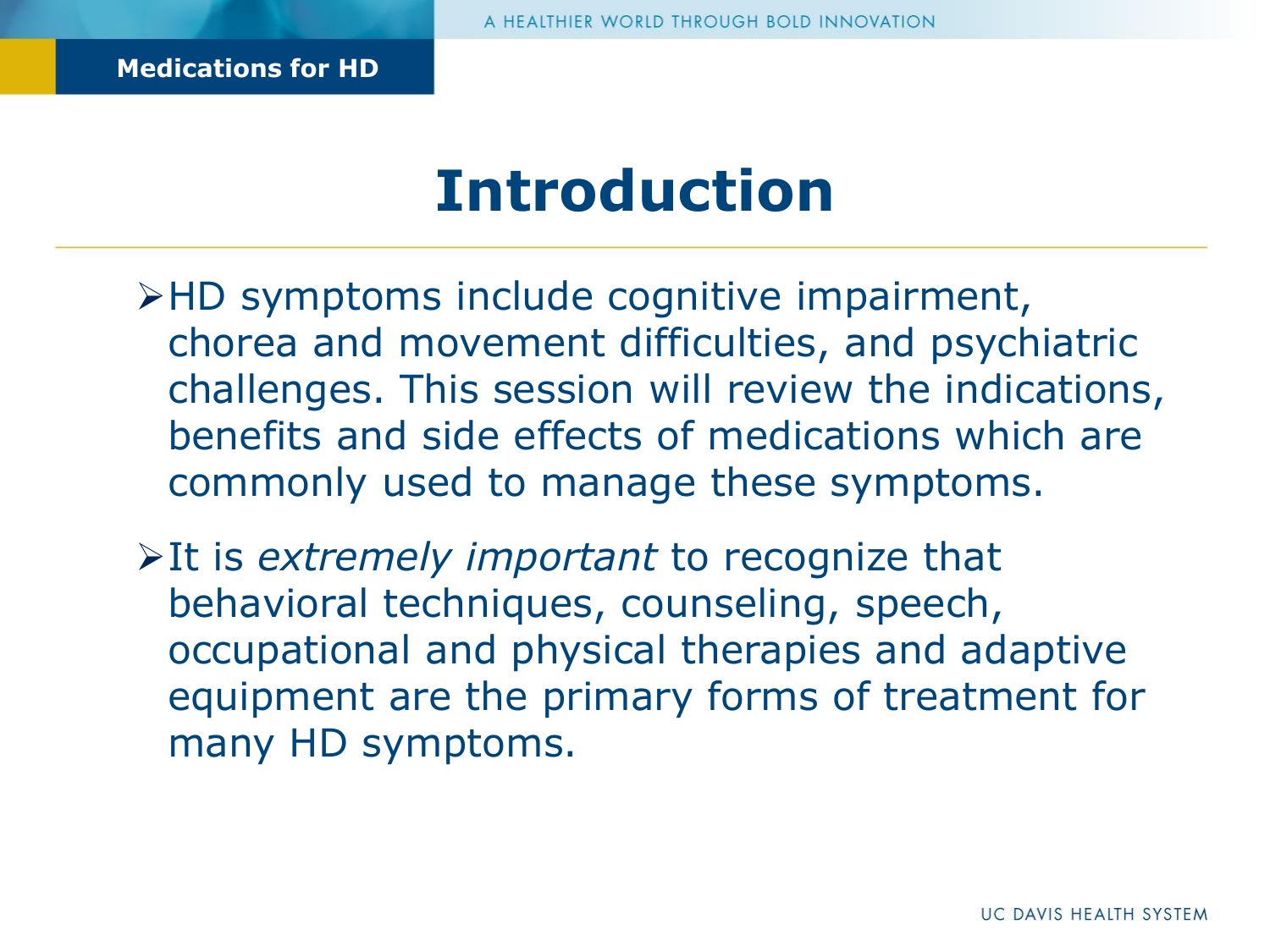# **There is only one medication that is FDA approved for HD**

 $\triangleright$ That drug is tetrabenazine (Xenazine).

- Many other drugs approved for other indications (depression, psychosis, Parkinson's disease, Alzheimer's disease) have been tried and may be used for HD. This is called off-label prescribing.
	- In some cases, there are research studies that support use of these medications in HD.
	- As with all medications, HD patients must be monitored for side effects.
	- There is a great need for additional drugs and more studies.

Please refer to *A Physician's Guide to the Management of HD, 3rd edition* for guidance.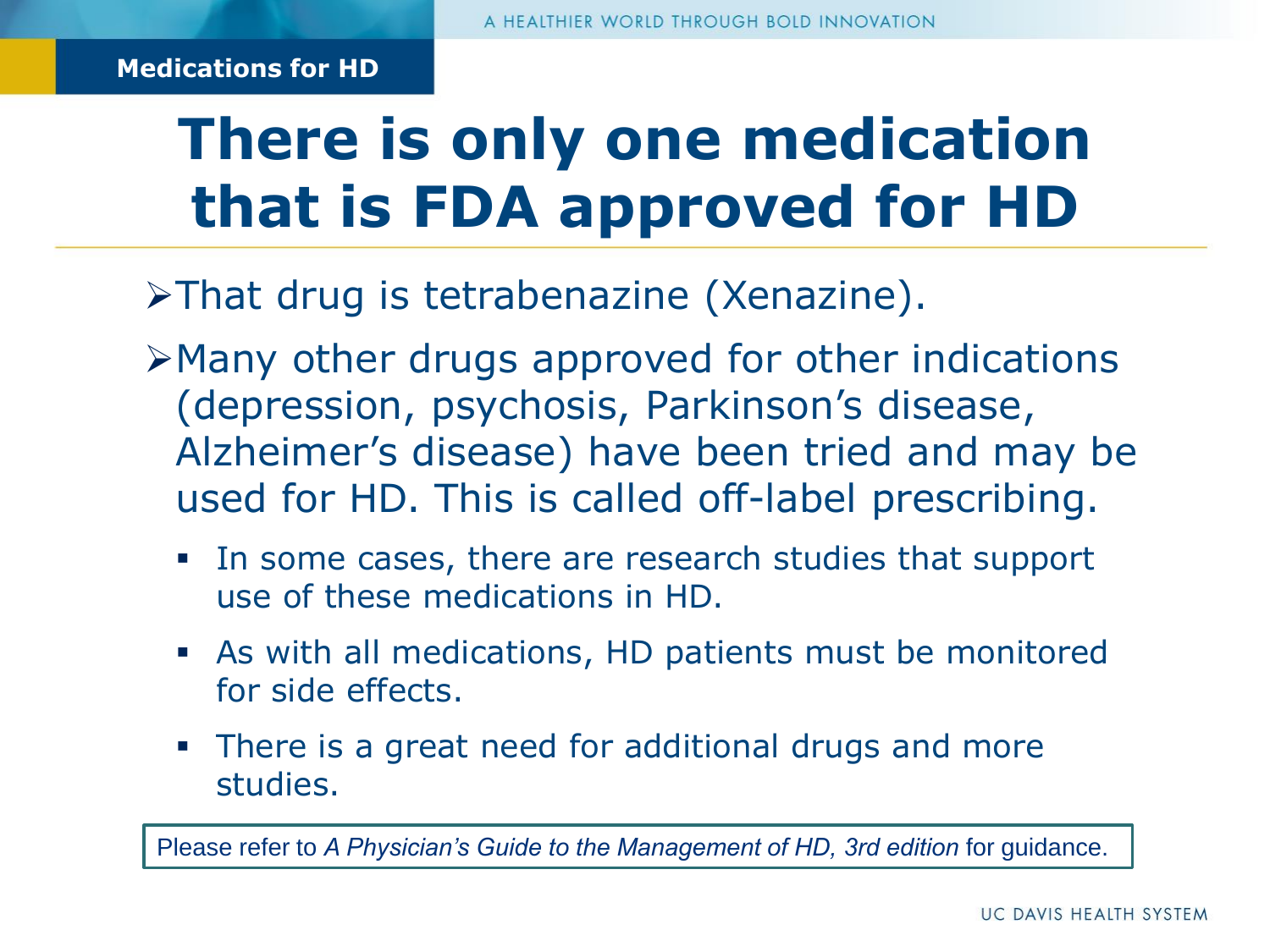# **The relationship between HD symptoms and age**

From: Harper, PS. *Huntington's disease* 

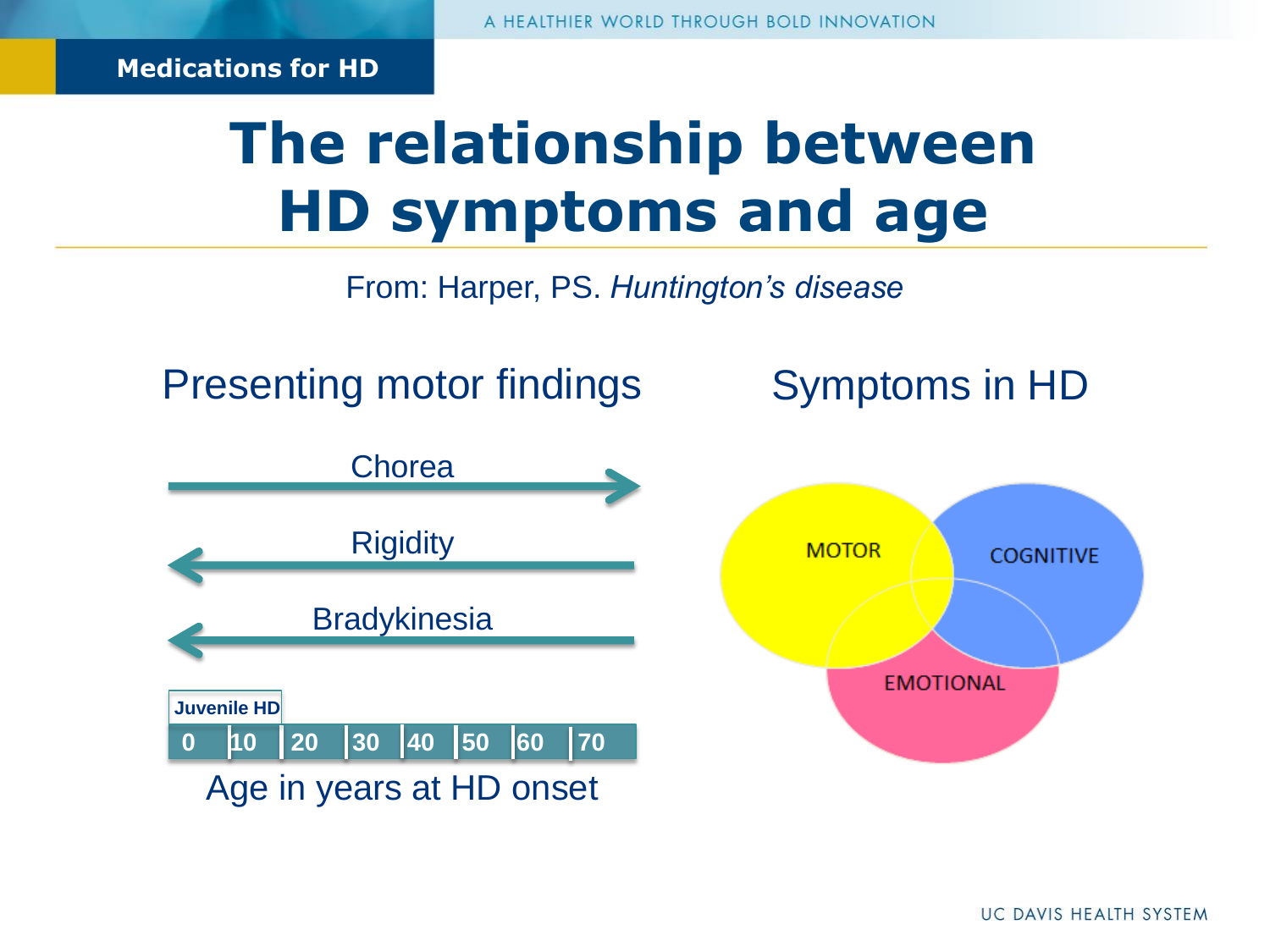# **Cognitive Impairments in HD**

- $\triangleright$  Learning and memory
- $\triangleright$  Perceptual skills
- Unawareness
- Language difficulties
- Executive dysfunction
	- Speed of processing
	- Attention and concentration
	- **Planning and** organization
	- Lack of initiation
	- Perseveration: getting stuck
	- **Impulsivity**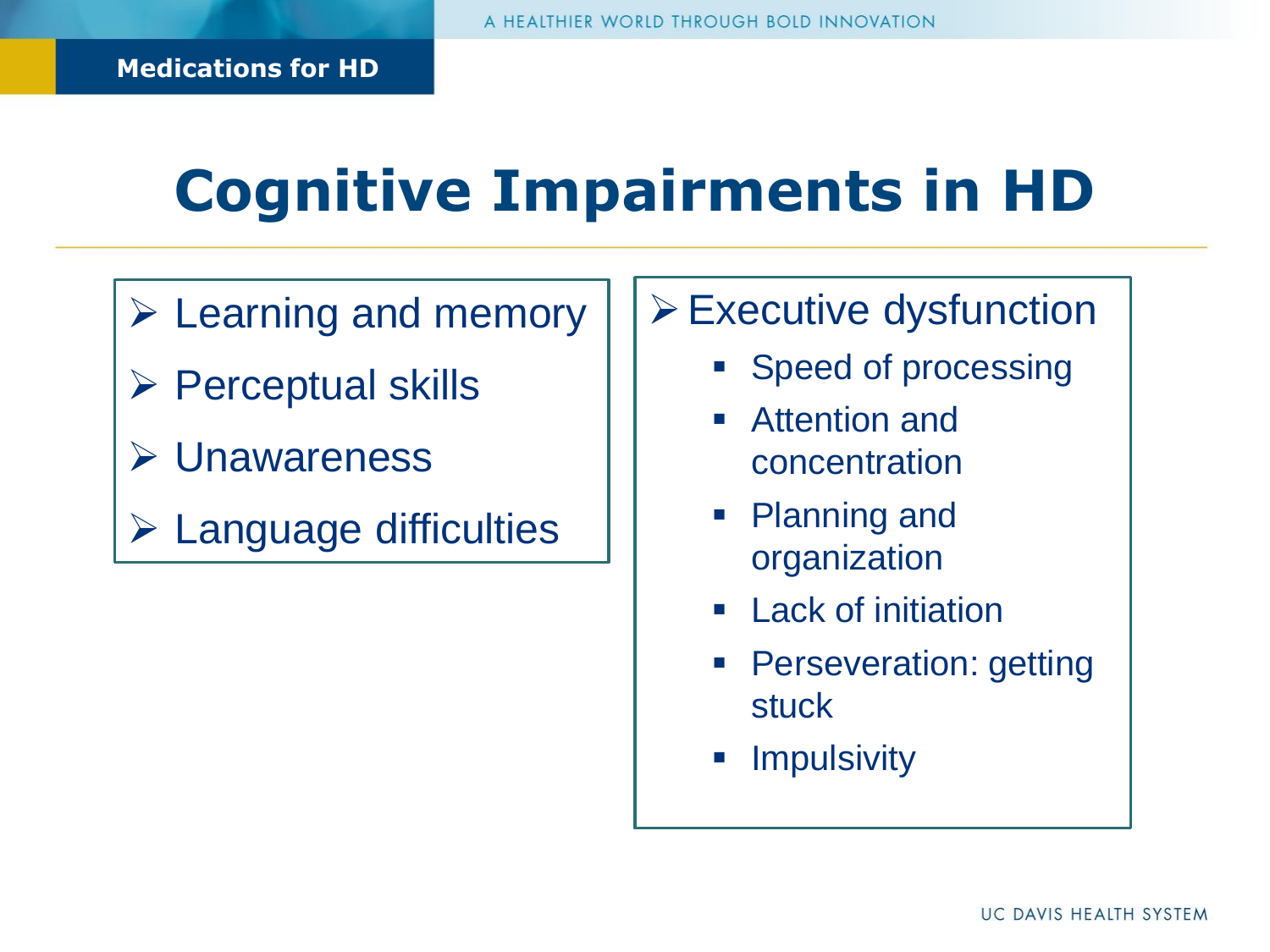# **Medications for Cognitive Difficulties**

- $\triangleright$  We sometimes prescribe drugs for from Alzheimer's disease.
- $\triangleright$  Those are best for memory and perhaps perceptual skills.
	- No benefit for executive dysfunction.
- $\triangleright$  Donepezil, 5-10 mg daily may be tried not effective in one randomized trial .
- $\triangleright$  Rivastigmine 6 mg per day studied in open-label trial in Europe; showed possible benefit. Needs additional study.
- Memantine: Pilot trial in 2009 showed no benefit for cognition.
- Latrepirdine (Dimebon) looked promising in Phase 2 trial, but failed in Phase 3 trial to improve cognition.
	- *1. Neurology* 2006;67:1268–1271
	- *2. Parkinsonism and Rel Disord* 13 (2007) 453–454
	- *3. Arch Neurol. 2010;67(2):154-160*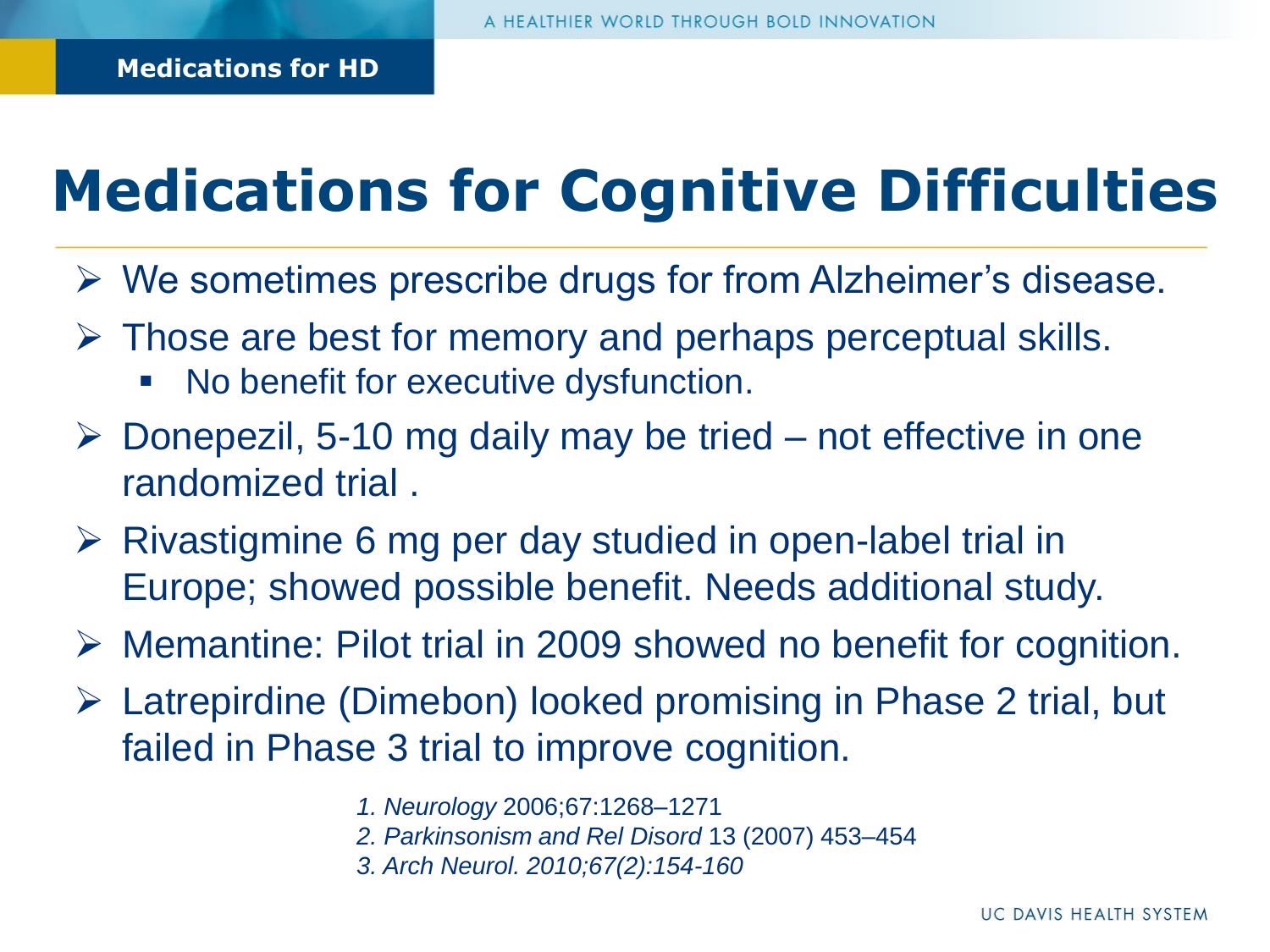# **Medications for Cognitive Difficulties**

- Dysexecutive function: Trial of atomoxetine failed to help with attention and executive function (J Paulson, 2009)
- $\triangleright$  Apathy and lack of initiation may respond to stimulant drugs such as methyphenidate, pemoline, or dextro-amphetamine (see Rosenblatt, *A Physician's Guide to the Management of HD, 3rd edition*).
	- Apathy may worsen with sedating drugs such as anti-psychotics or benzodiazepines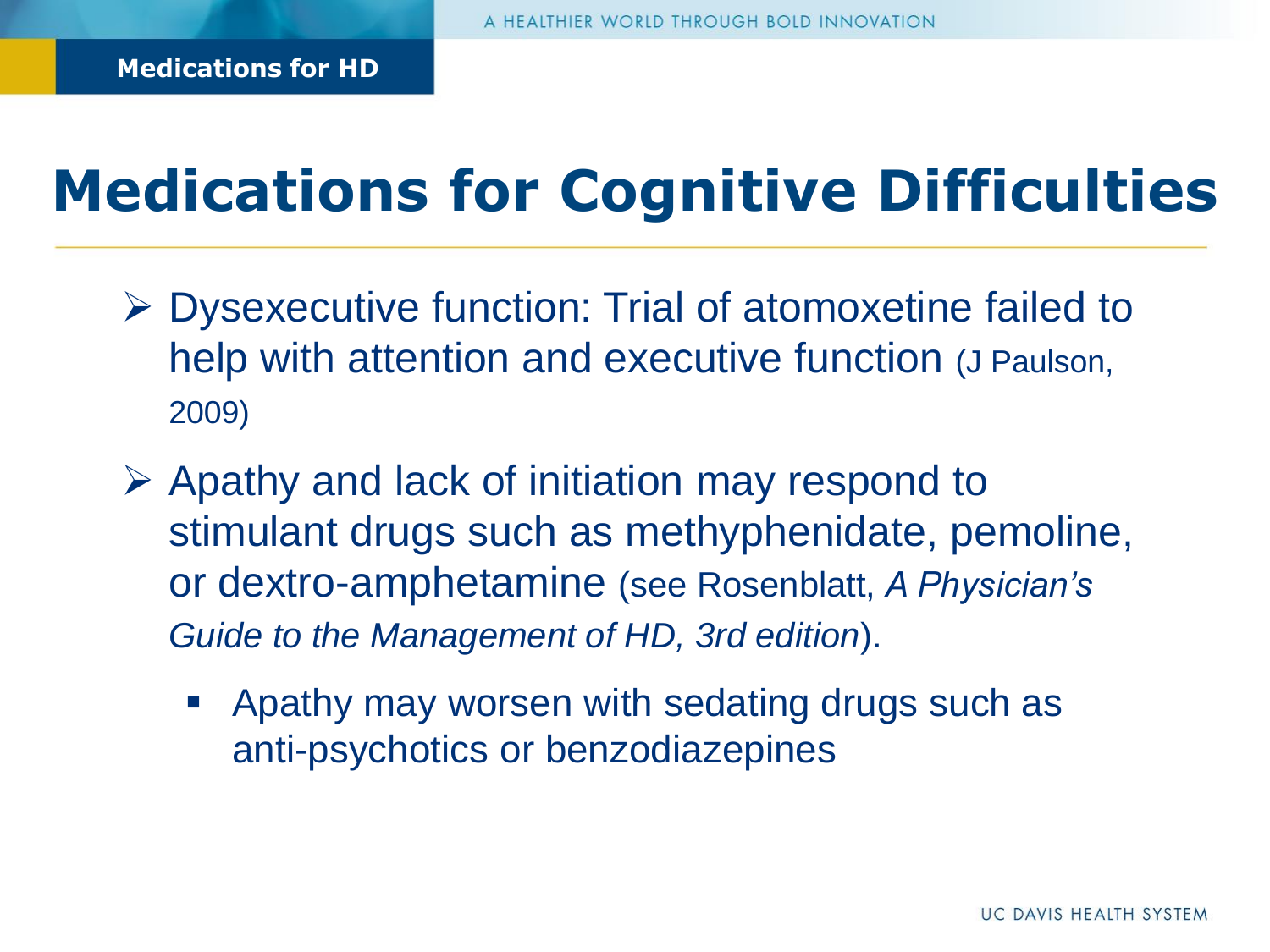## **Medications for Depression**

| <b>Class</b>                                           | <b>Trade Name®</b> | <b>Generic Name</b> |
|--------------------------------------------------------|--------------------|---------------------|
| <b>Selective Seratonin Reuptake Inhibitors (SSRIs)</b> |                    |                     |
|                                                        | <b>Zoloft</b>      | <b>Sertaline</b>    |
|                                                        | Celexa             | Citalopram          |
|                                                        | Lexapro            | Escitalopram        |
|                                                        | Paxil              | Paroxetine          |
|                                                        | Prozac             | <b>Fluoxetin</b>    |
| Non-selective Serotonin Reuptake Inhibitors (NSRIs)    |                    |                     |
|                                                        | Welbutrin          | <b>Buproprion</b>   |
|                                                        | <b>Effexor</b>     | Venlafaxine         |
| Other                                                  | Remeron            | <b>Mirtazeprine</b> |

Side effects: well-tolerated. Occasional stomach upset, dizziness, sleepiness, sexual dysfunction; withdrawal syndrome for Paroxetine.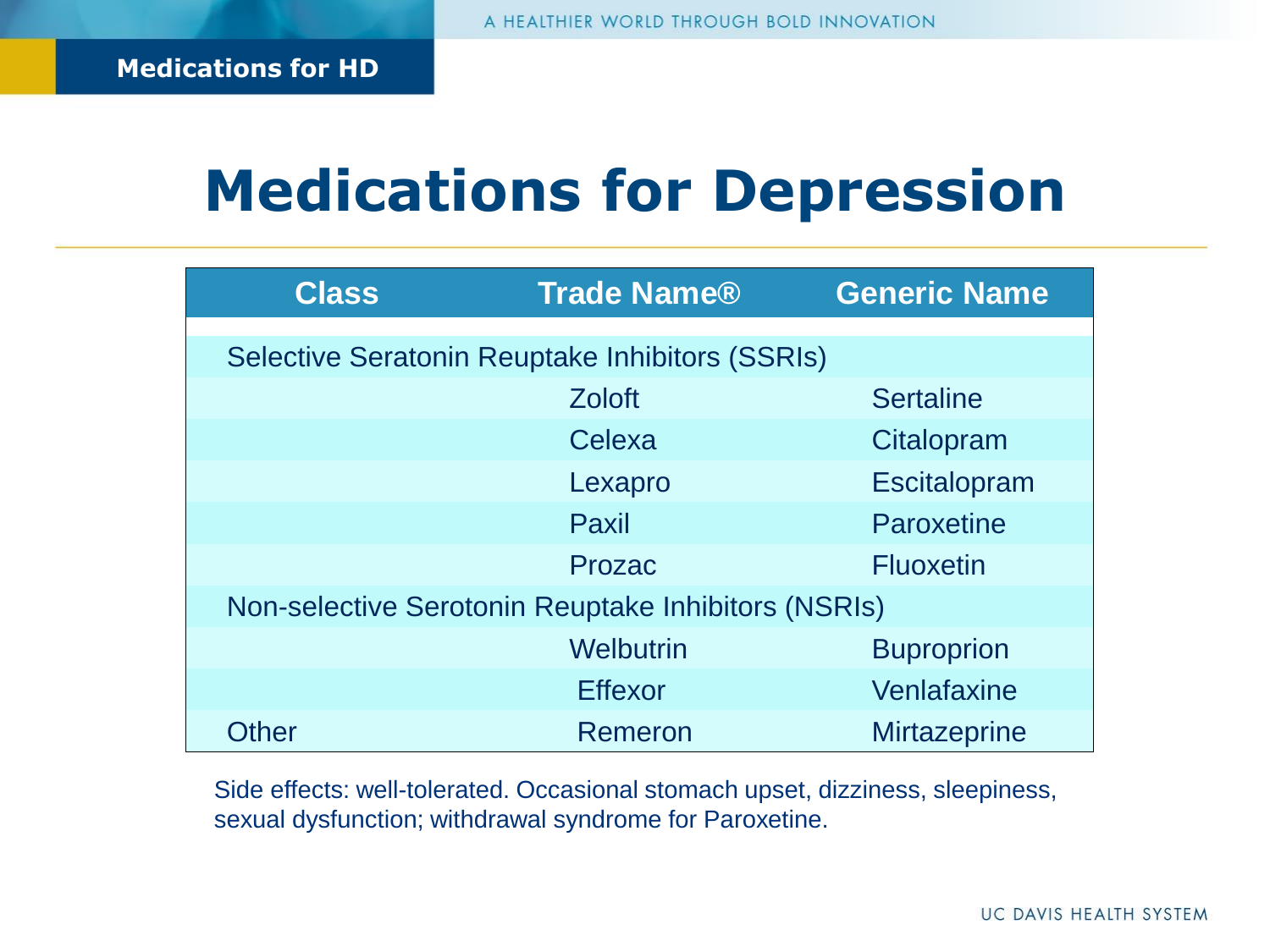# **Medications for Anxiety**

| <b>Class</b>                                           | <b>Trade Name®</b> | <b>Generic Name</b> |
|--------------------------------------------------------|--------------------|---------------------|
| <b>Selective Seratonin Reuptake Inhibitors (SSRIs)</b> |                    |                     |
|                                                        | <b>Zoloft</b>      | <b>Sertaline</b>    |
|                                                        | Celexa             | Citalopram          |
|                                                        | Lexapro            | Escitalopram        |
|                                                        | Paxil              | Paroxetine          |
|                                                        | Prozac             | <b>Fluoxetin</b>    |
| <b>Benzodiazepines</b>                                 | Klonopin           | Clonozepam          |
| Non-benzodiazepine<br>anxiolytic                       | <b>Buspar</b>      | <b>Buspirone</b>    |

Side effects: well-tolerated. Occasional stomach upset, dizziness, sleepiness, sexual dysfunction; withdrawal syndrome for Paroxetine.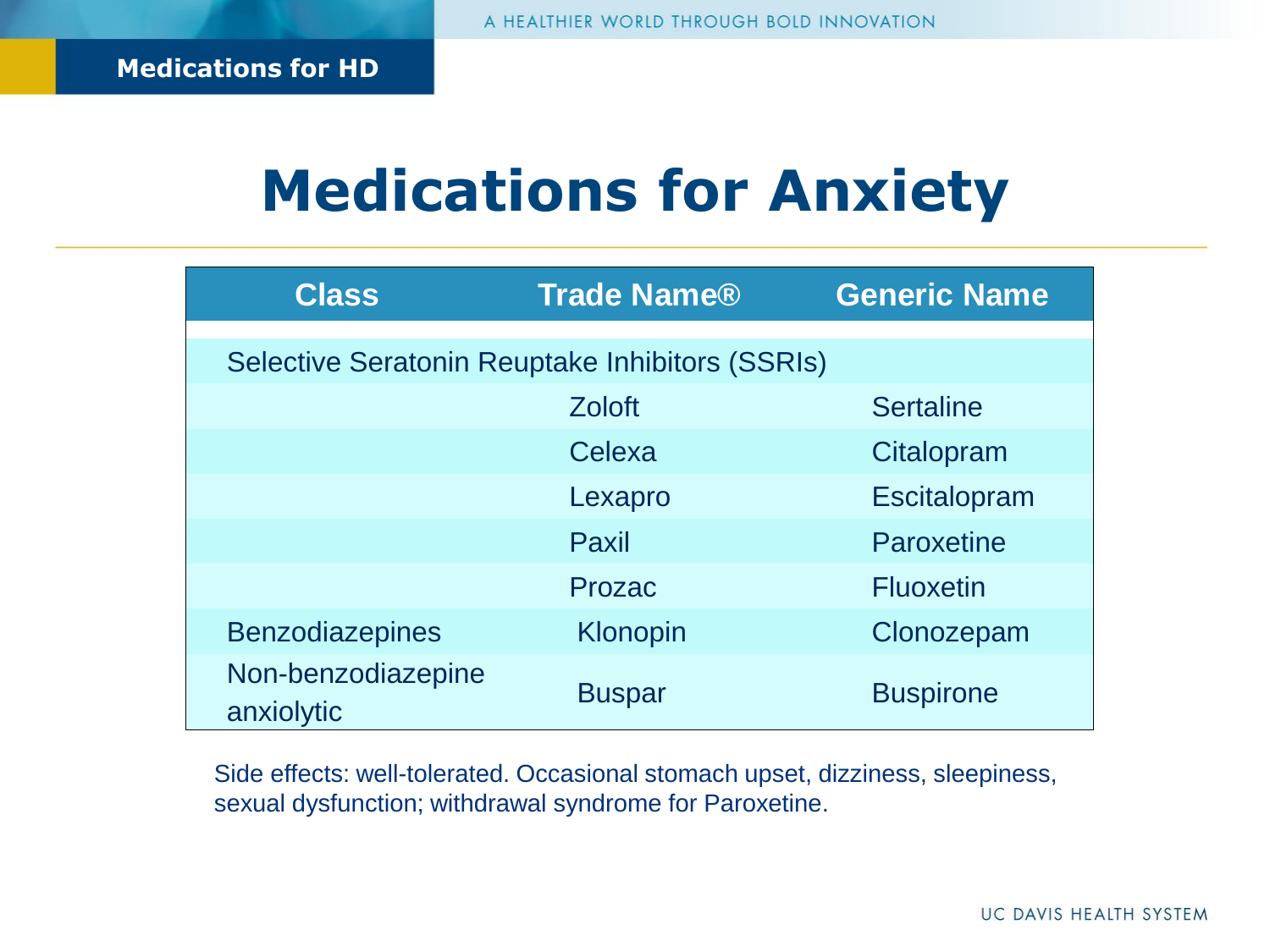# **Medications for Psychosis**

| <b>Class</b> | <b>Trade Name®</b>                   | <b>Generic Name</b> | <b>Side Effects</b> |
|--------------|--------------------------------------|---------------------|---------------------|
|              | Atypical neuroleptics (newer agents) |                     |                     |
|              | Zyprexa                              | Olanzepine          | Weight gain,        |
|              | <b>Seroquel</b>                      | Quetiapine          | sedation, metabolic |
|              | Geodon                               | <b>Ziprasidone</b>  | syndrome, possible  |
|              | <b>Abilify</b>                       | Aripiprazole        | parkinsonism        |
|              | Typical neuroleptics (older agents)  |                     |                     |
|              | <b>Haldol</b>                        | <b>Haloperidol</b>  | Parkinsonism,       |
|              | <b>Prolixin</b>                      | <b>Fluphenzine</b>  | tardive dyskinesia, |
|              | <b>Risperdal</b>                     | <b>Risperidone</b>  | sedation            |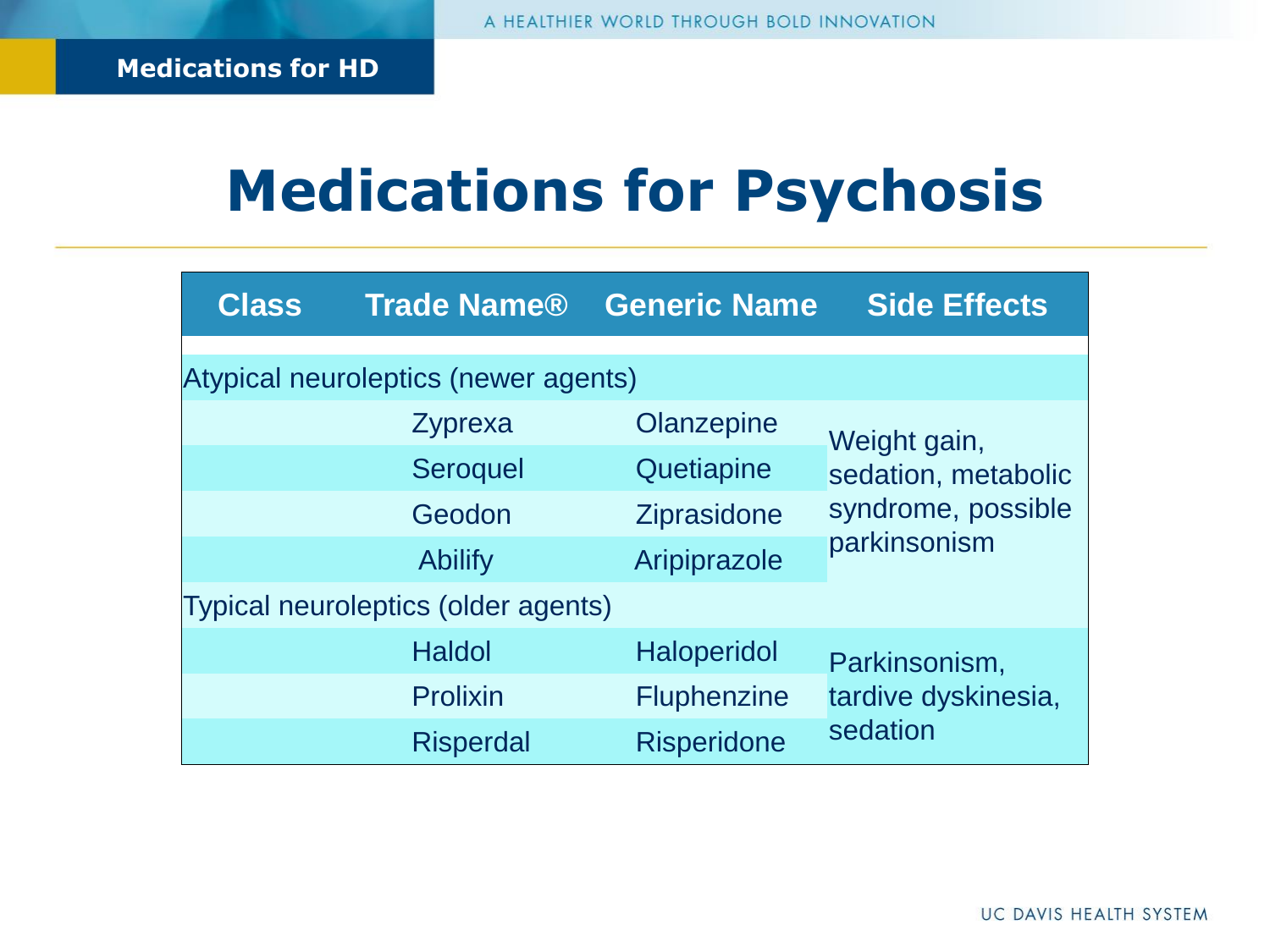# **Medications for Mania**

| <b>Class</b>         | <b>Trade Name®</b>              | <b>Generic Name</b>                                    | <b>Side Effects</b>                          |
|----------------------|---------------------------------|--------------------------------------------------------|----------------------------------------------|
| Anti-epileptic drugs |                                 |                                                        |                                              |
|                      | <b>Depakote</b>                 | Divalproex sodium                                      | Weight gain, liver toxicity                  |
|                      | Lamictal                        | Lamotrigine                                            | Skin rash, possibly fatal                    |
|                      | <b>Topamax</b>                  | <b>Topiramate</b>                                      | Memory impairment,<br>kidney stones          |
|                      | <b>Tegretol</b>                 | Carbamazepine                                          | <b>Bone marrow</b><br>suppression, skin rash |
| Neuroleptic drugs    |                                 |                                                        |                                              |
|                      | May need injectable medication. | Many; depends on severity of symptoms. Major sedation, | parkinsonism                                 |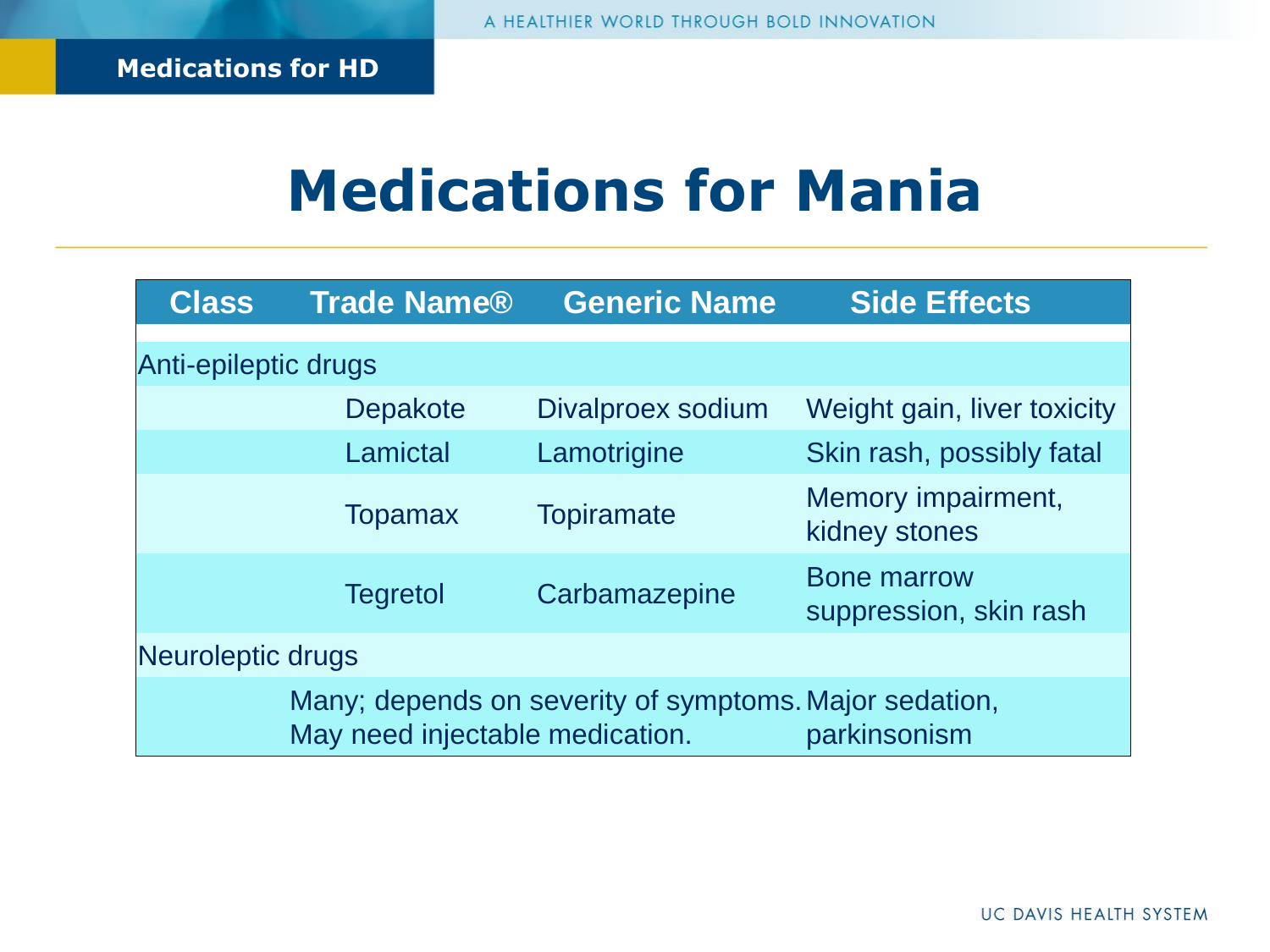#### **Medications for Obsessive-Compulsive Disorder**

SSRI antidepressants (see slide 9)

 $\triangleright$  For severe cases, neuroleptics may be necessary (see slide 11)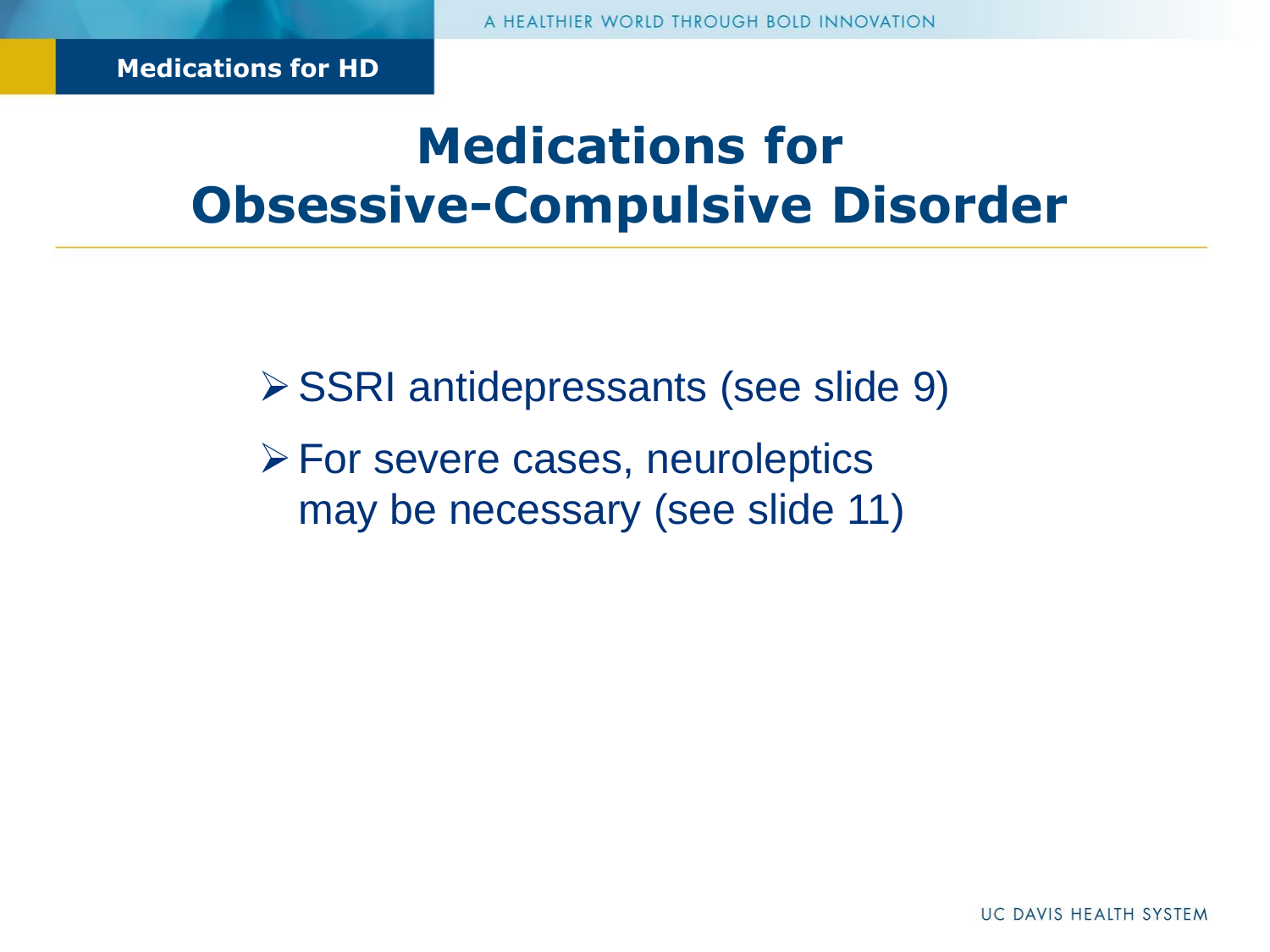# **Medications for Irritability**

- $\triangleright$  Behavioral strategies are always first-line
- Medications can be considered if behavioral strategies are not adequate
	- **SSRI drugs such as sertraline,** fluoxetine, paroxetine
	- **Benzodiazepines (clonazepam)**
	- Anti-epileptic drugs such as Depakote
	- Rarely, neuroleptics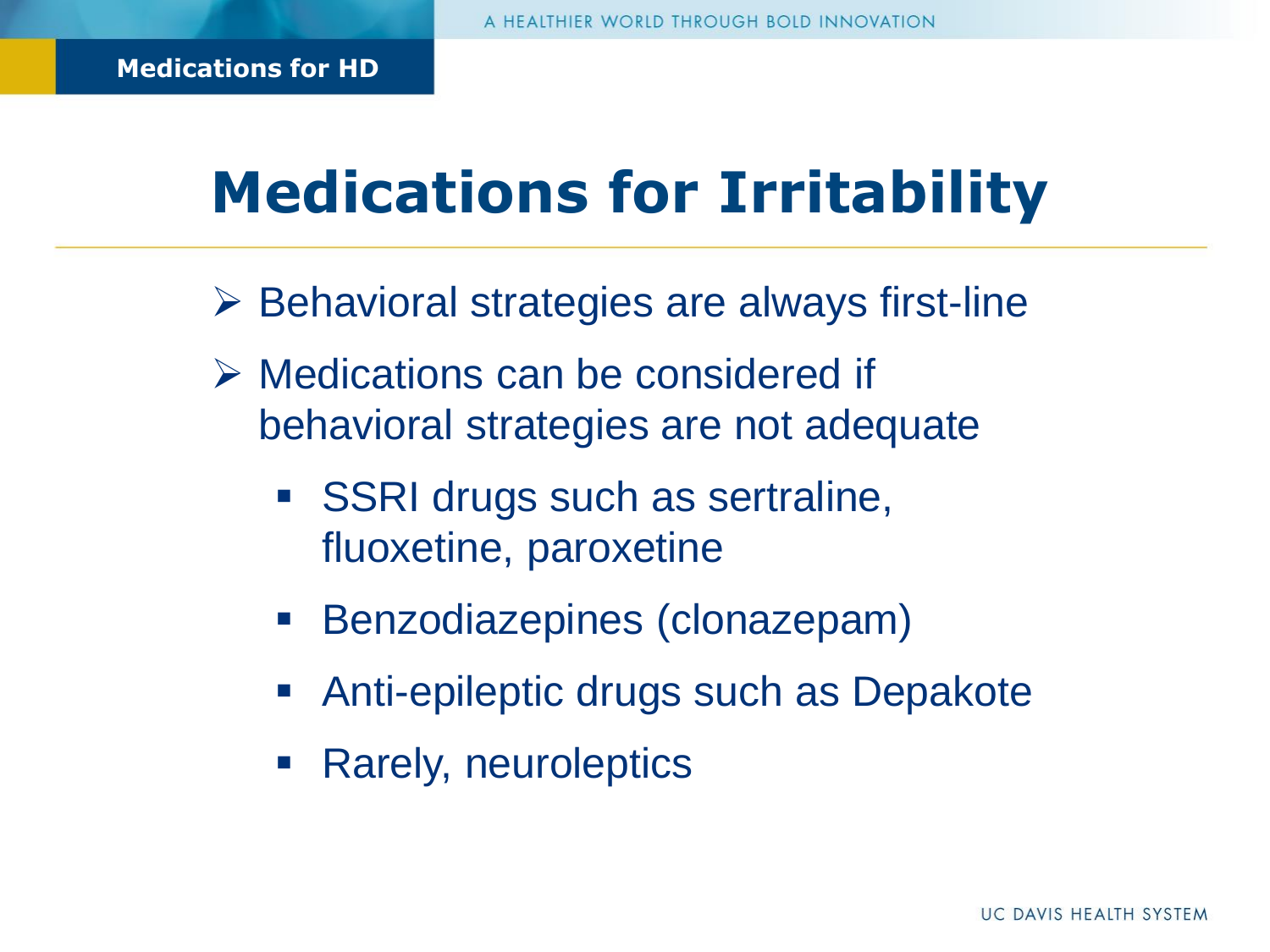# **Insomnia in HD**

First, try "sleep hygiene"

- Go to bed at night, get up in the morning
- **EXA)** Limit caffeine to no more than 1-2 cups before noontime
- **E** Limit or eliminate alcohol
- Regular exercise, early in the day
- Quiet night-time activities before bed no computer
- $\triangleright$  If this fails,
	- Avoid sedatives like Ambien, Lunesta, benzodiazepines, etc: use only on occasion.
	- **Melatonin may help people get to sleep and is safe**
	- Antidepressants: trazodone ,mirtazepine
	- **Occasional use of neuroleptic quetiapine**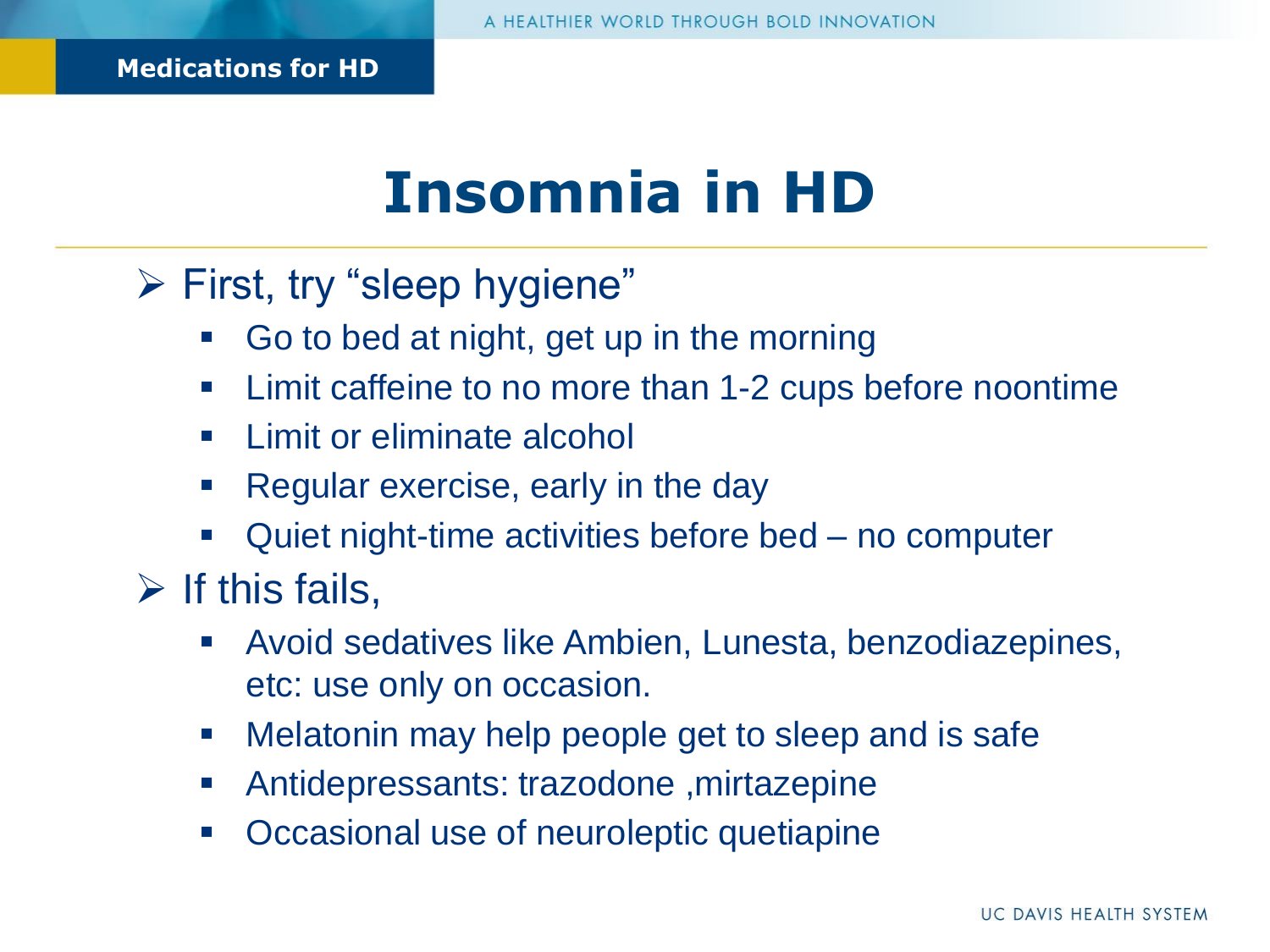# **Treating Juvenile HD**

- $\triangleright$  Medications for cognition and school performance not recommended
- $\triangleright$  Medications for psychiatric symptoms may occasionally be needed. Consult a Child Psychiatrist.
- Movement-related problems are usually different than in adults: slowness, rigidity and dystonia are most common
	- **Some may have chorea**
- $\triangleright$  Seizures may occur in JHD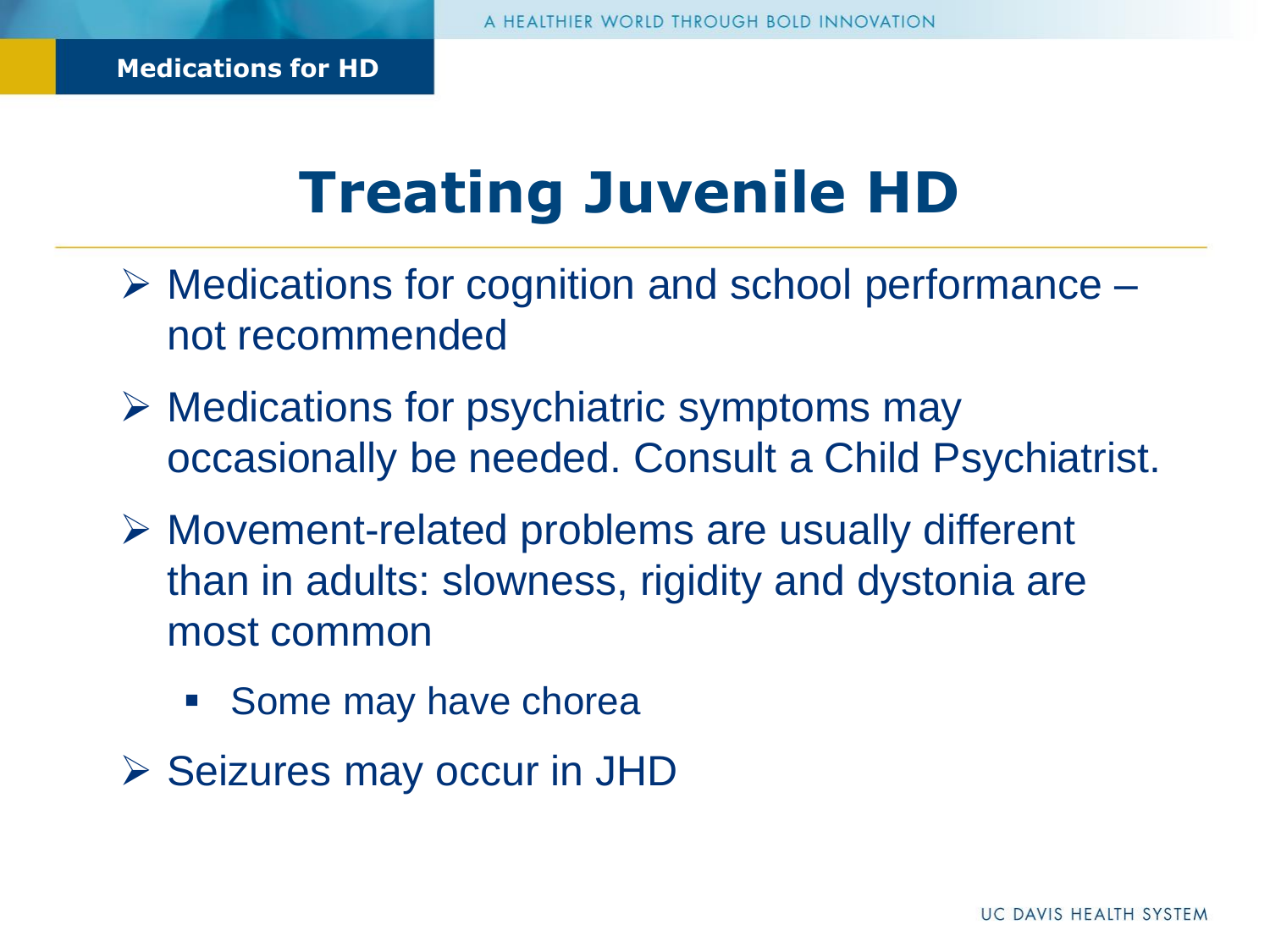# **Juvenile Onset HD: Rigidity**

| <b>Class</b>           | <b>Trade Name®</b> | <b>Generic Name</b> | <b>Side Effects</b>   |
|------------------------|--------------------|---------------------|-----------------------|
| <b>Benzodiazepines</b> |                    |                     |                       |
|                        |                    |                     |                       |
|                        | Valium             | <b>Diazepam</b>     | <b>Sedation</b>       |
|                        | Klonopin           | Clonazepam          | <b>Sedation</b>       |
| <b>Anti-spasticity</b> |                    |                     |                       |
|                        | Lioresal           | <b>Baclofen</b>     | <b>Sedation</b>       |
|                        | <b>Zanaflex</b>    | <b>Tizanidine</b>   | <b>Sedation</b>       |
| Anti-parkinson agents  |                    |                     |                       |
|                        | <b>Symmetrel</b>   | Amantadine          | <b>Hallucinations</b> |
|                        | <b>Sinemet</b>     | Carbidopa-levodopa  | <b>Hallucinations</b> |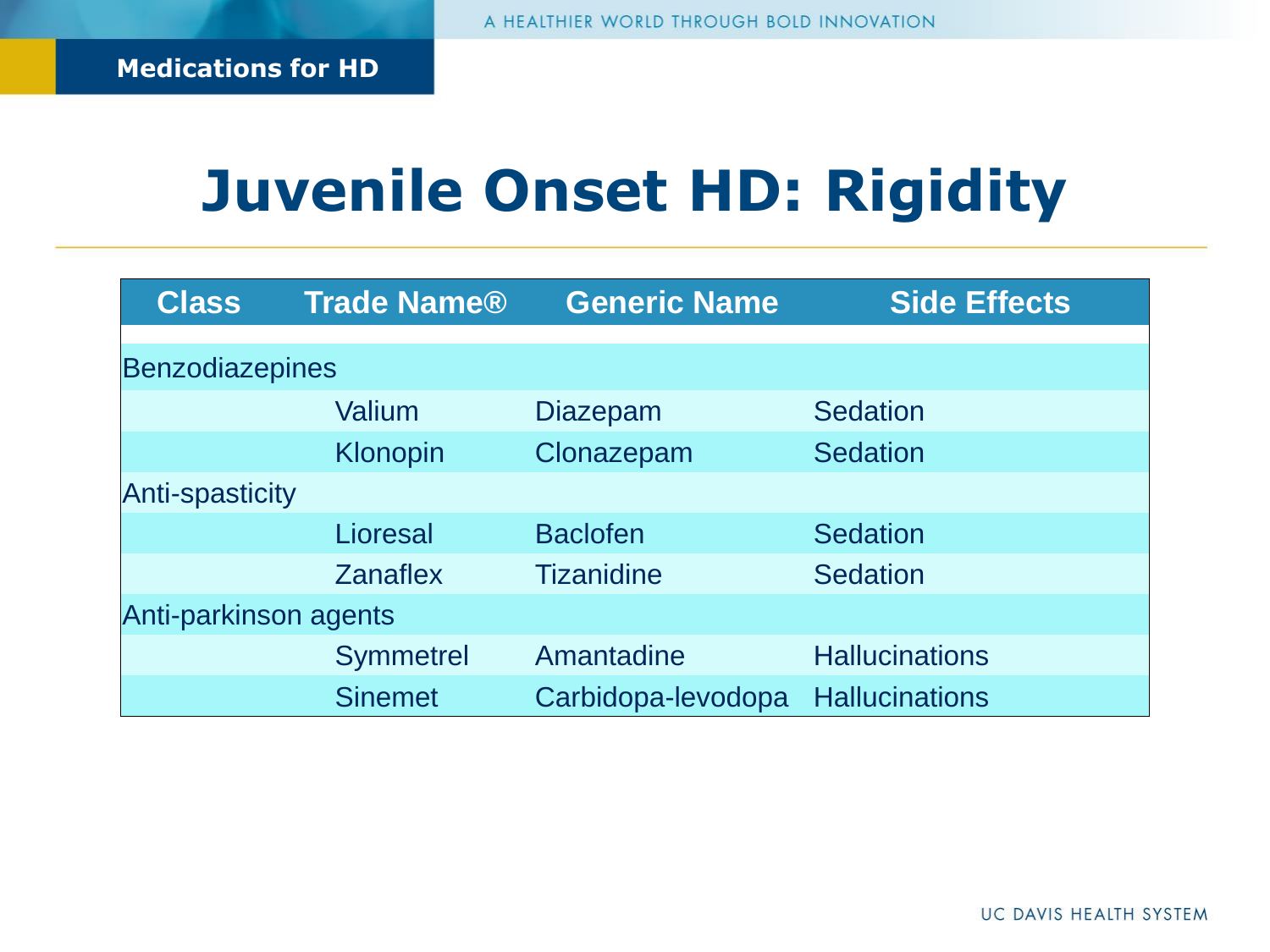#### **Juvenile Onset HD: Anti-seizure Medications**

| <b>Trade</b><br><b>Name®</b> | <b>Generic Name</b>                      | <b>Side Effects</b>                  |
|------------------------------|------------------------------------------|--------------------------------------|
| Keppra                       | Levetiracetam                            | <b>Sedation</b>                      |
| Depakote                     | Divalproex sodium                        | Stomach upset, liver<br>toxicity     |
| <b>Tegretol</b>              | Carbamazepine                            | Bone marrow depression,<br>skin rash |
| <b>Dilantin</b>              | Phenytoin                                | Sedation, gum disease                |
| <b>Klonopin</b>              | Clonazepam                               | <b>Sedation</b>                      |
|                              | Many others  will depend on seizure type |                                      |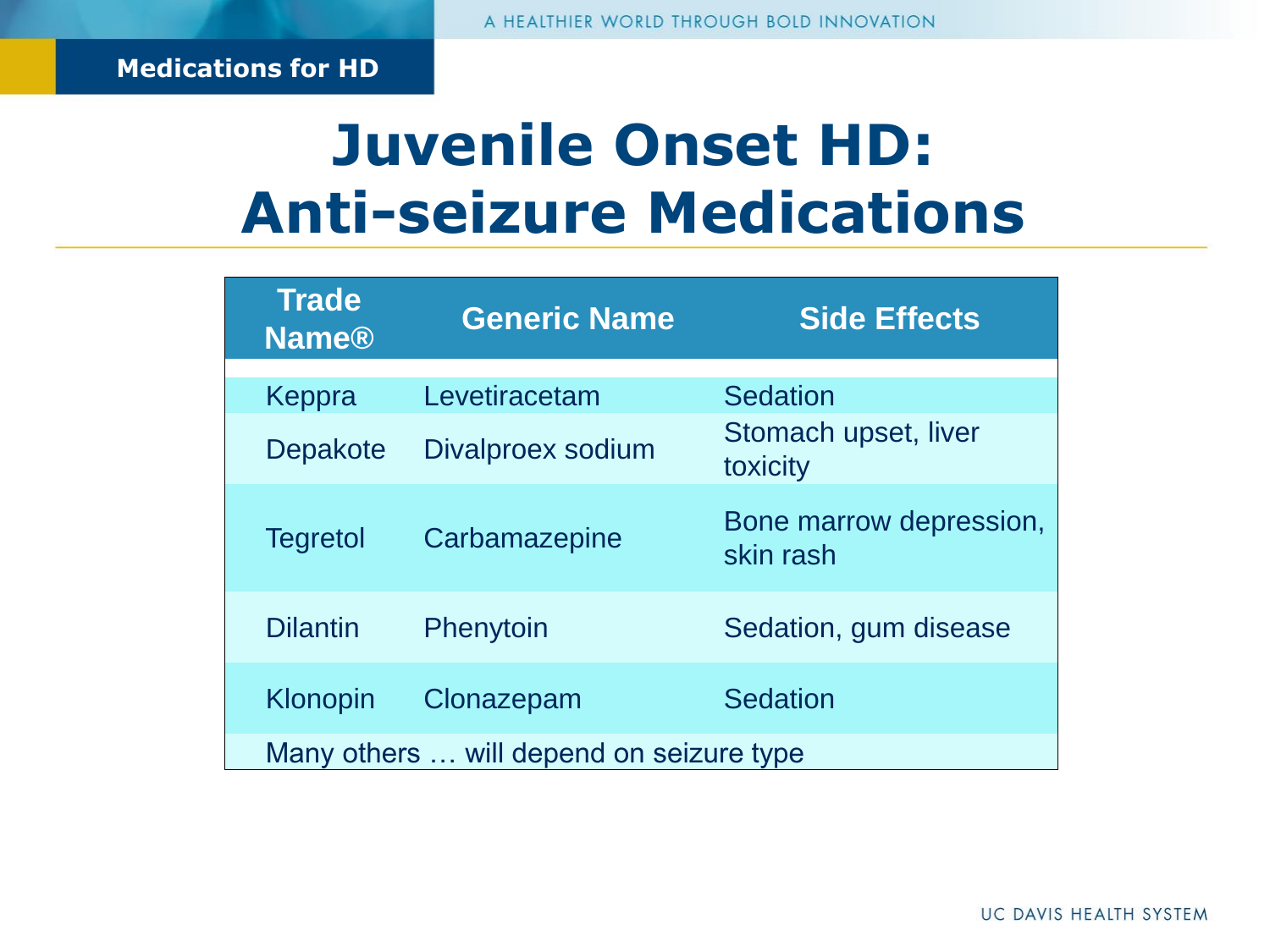# **Adult-onset HD: Chorea is a difficult symptom**

- Affects nearly all adult HD patients (progressively disabling)
- Reduces employability
- Contributes to social isolation and stigmatization
- $\triangleright$ Presents an increased safety risk (falling, worsened gait, need for supervision)
- Contributes to weight loss
- $\triangle$  Can lead to injury and make caregiving difficult, especially in late-stage HD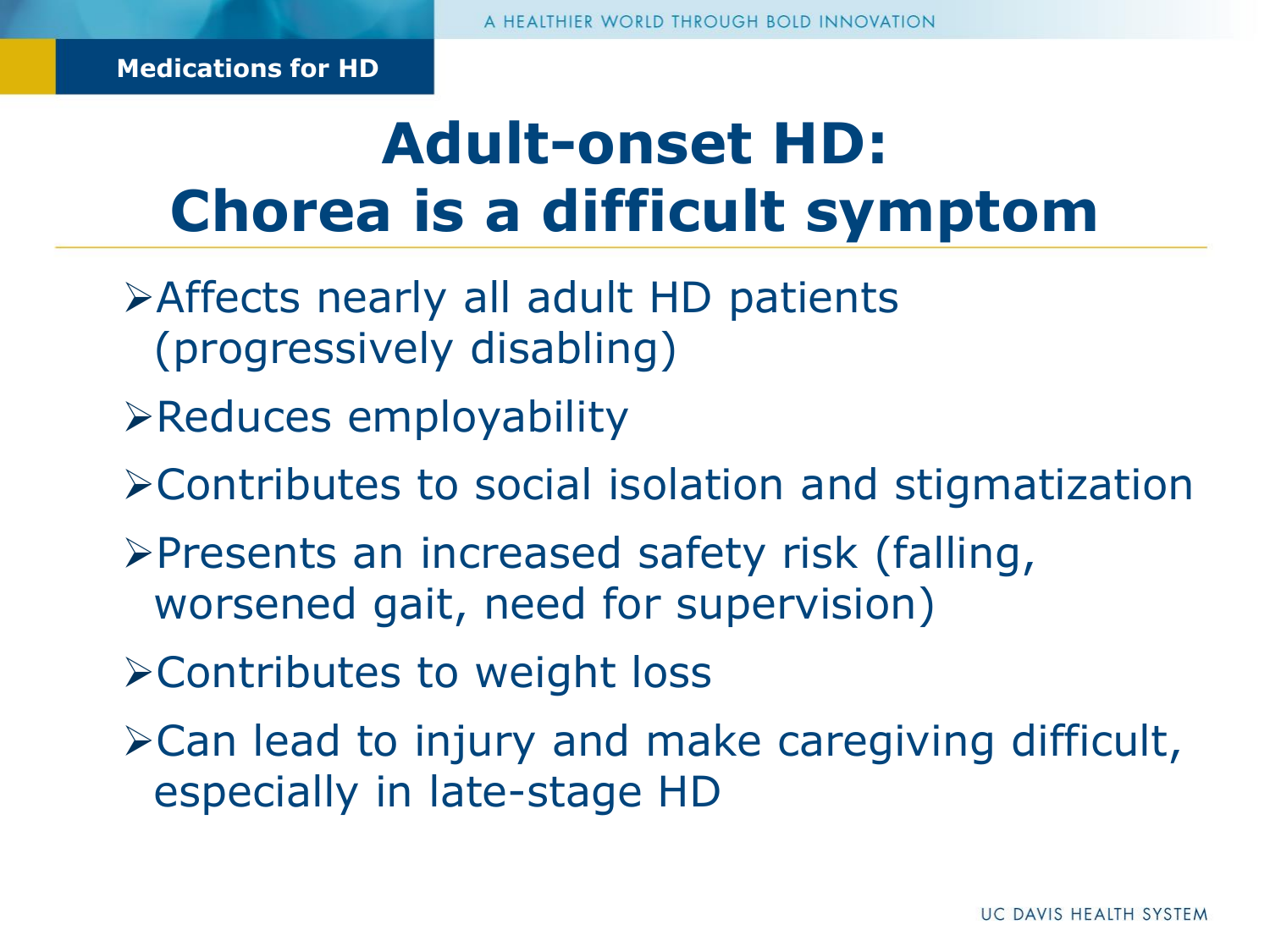**Tetrabenazine: First drug for the treatment of Huntington's disease to receive FDA approval (TETRA study)** 

- Double-blind, placebo-controlled study of tetrabenazine in manifest HD
- $\geq 84$  people with HD, randomized 2:1 to tetrabenazine or placebo for 12 weeks
- Primary endpoint: chorea score





®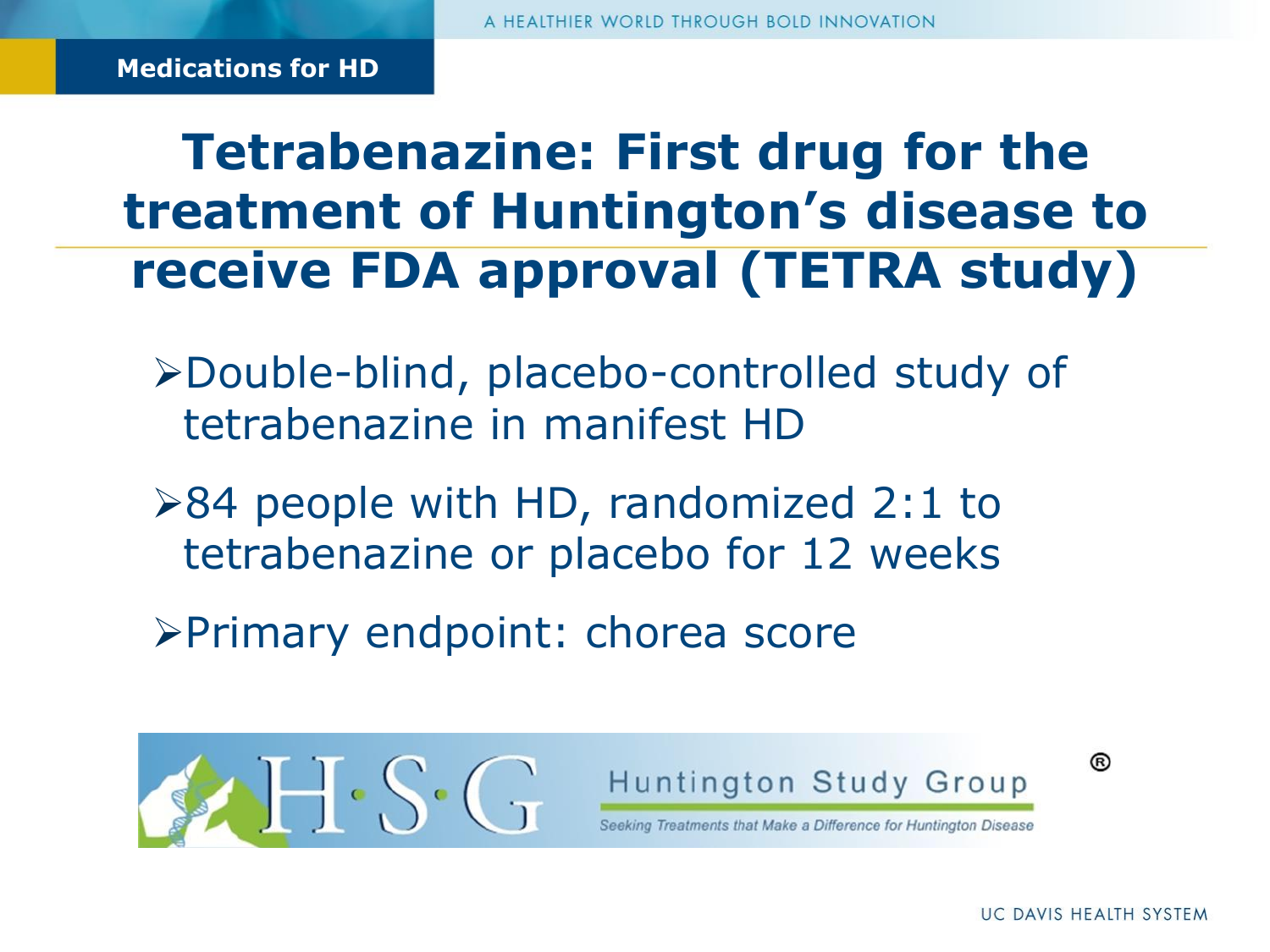#### **TETRA Study Results**

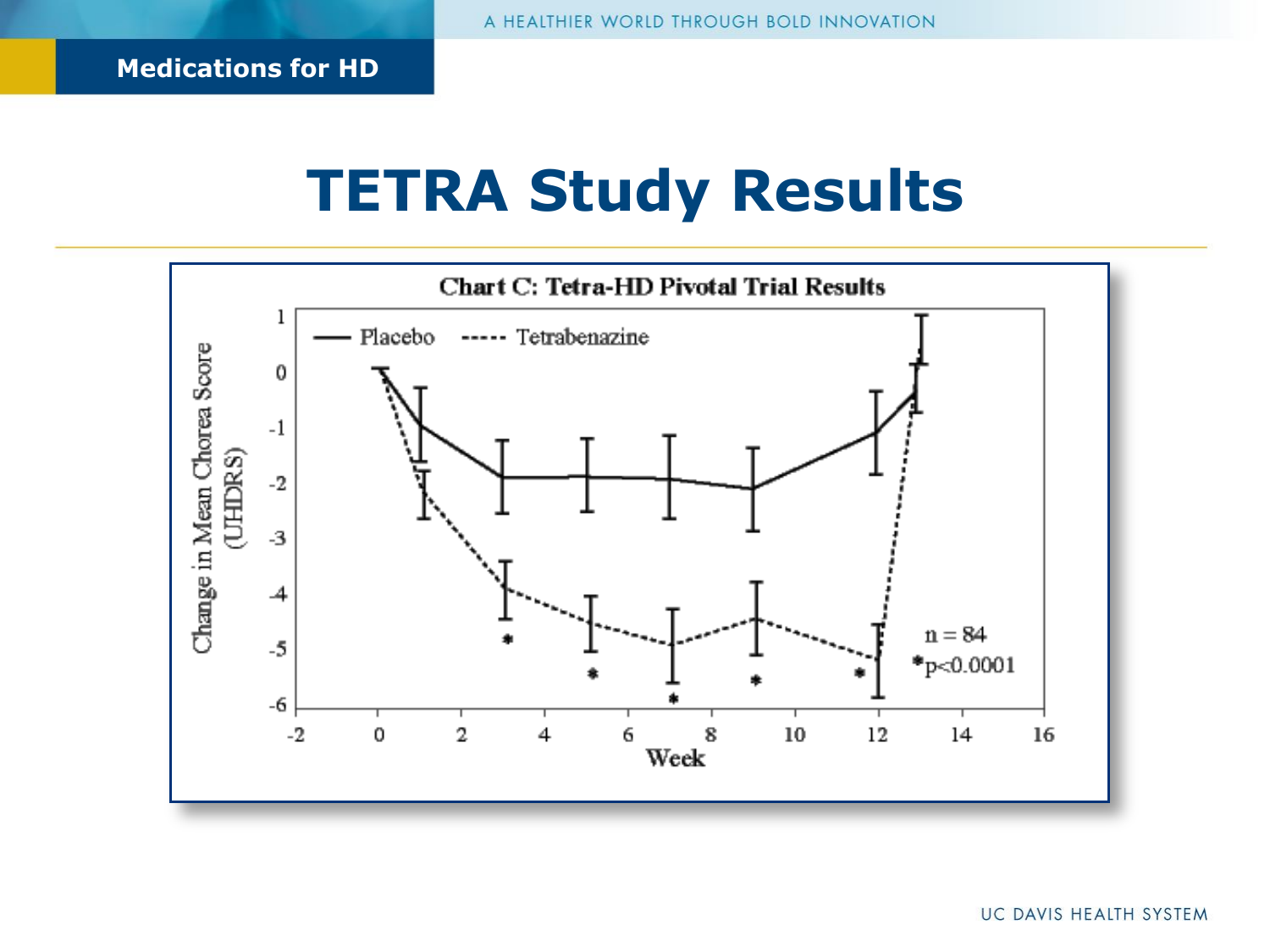#### **Tetrabenazine**





**Benefits:** Reduces chorea **Side effects**: Swallow dysfunction Depression/Suicide **Restlessness Interactions:**  Some anti-depressants Other anti-chorea drugs **Dosing:**  Genetic test Monitor EKG **Cost:** Special program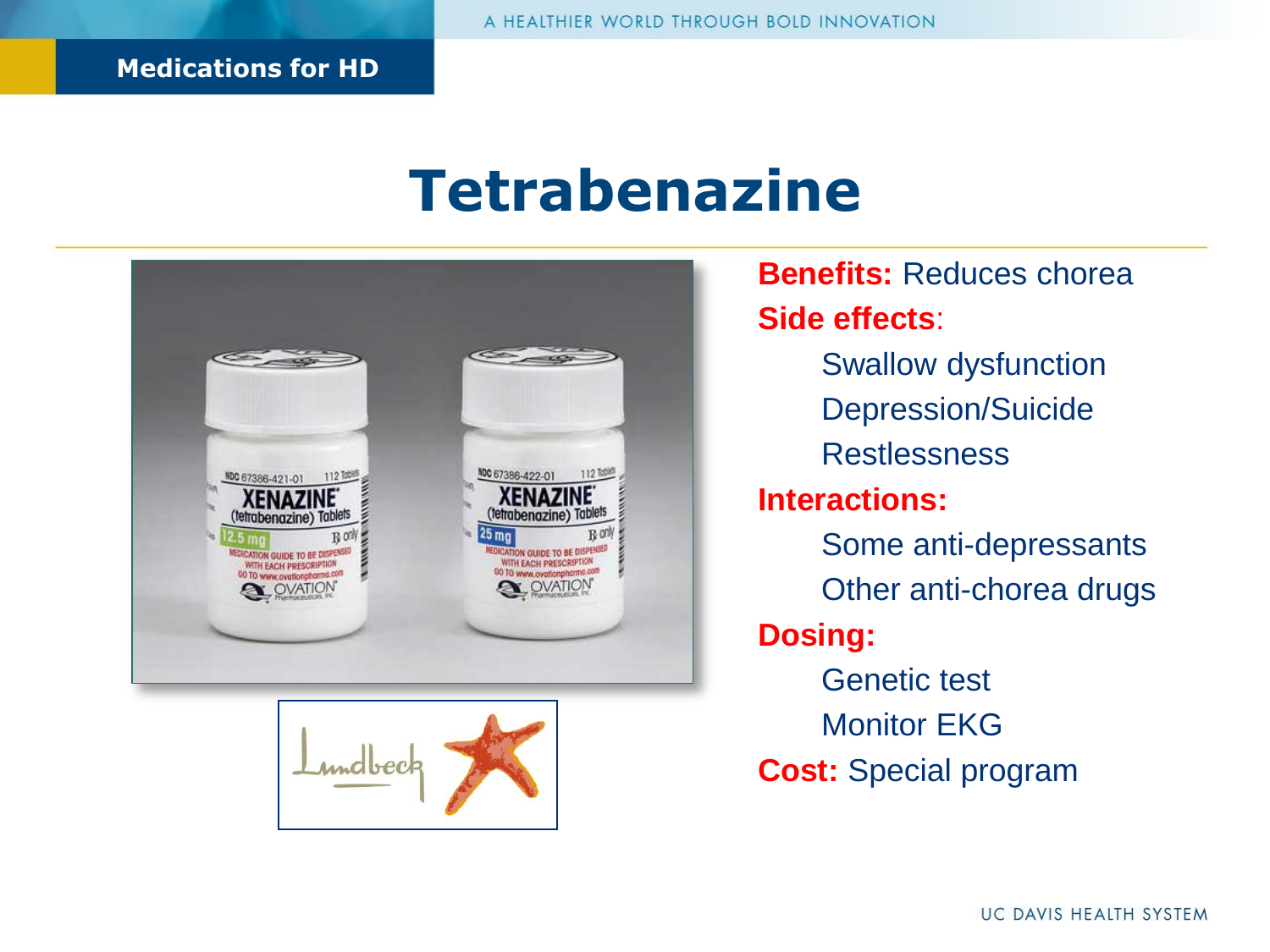# **Tetrabenazine and Depression**

- 20% of TETRA participants had new or worsening depression
- $\triangleright$  Patients, their caregivers, and families are informed of the risks of depression.
	- Monitor the patient for any new or worsening symptoms of depression
	- **Seek help immediately if the patient develops thoughts** of suicide
	- Sometimes dosage reduction will help
	- **If depression or suicidal thoughts don't respond to dose** reduction, then tetrabenazine must be discontinued.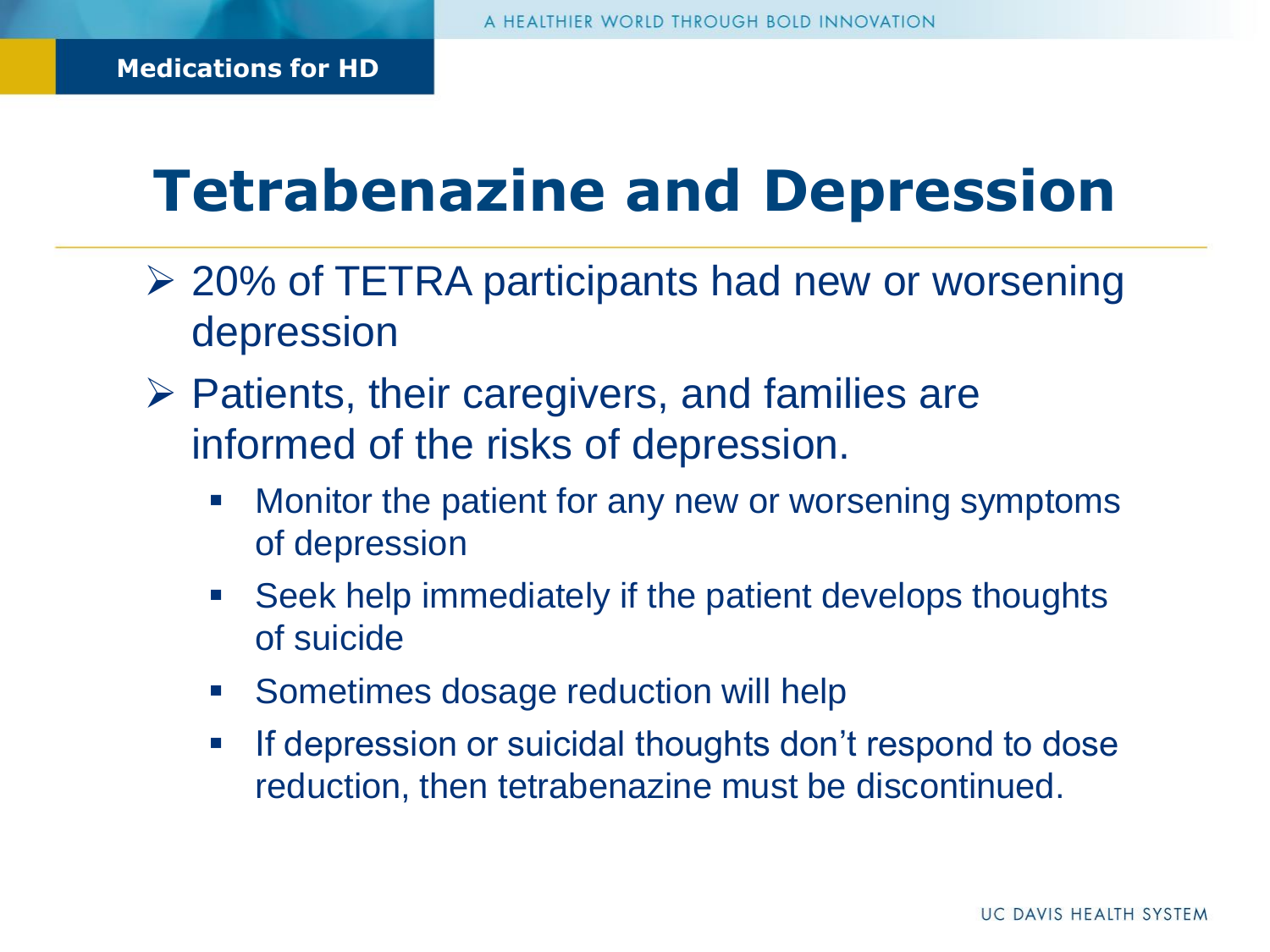## **Medications for Chorea**

- First-line: Tetrabenazine (FDA-approved in 2008 as the first drug in US for HD)
- $\triangleright$  Second line: benzodiazepines
- Third line: antipsychotic drugs
	- "Typical" (older): haloperidol, fluphenazine
	- **E** "Atypical" (newer): olanzapine, risperidone, others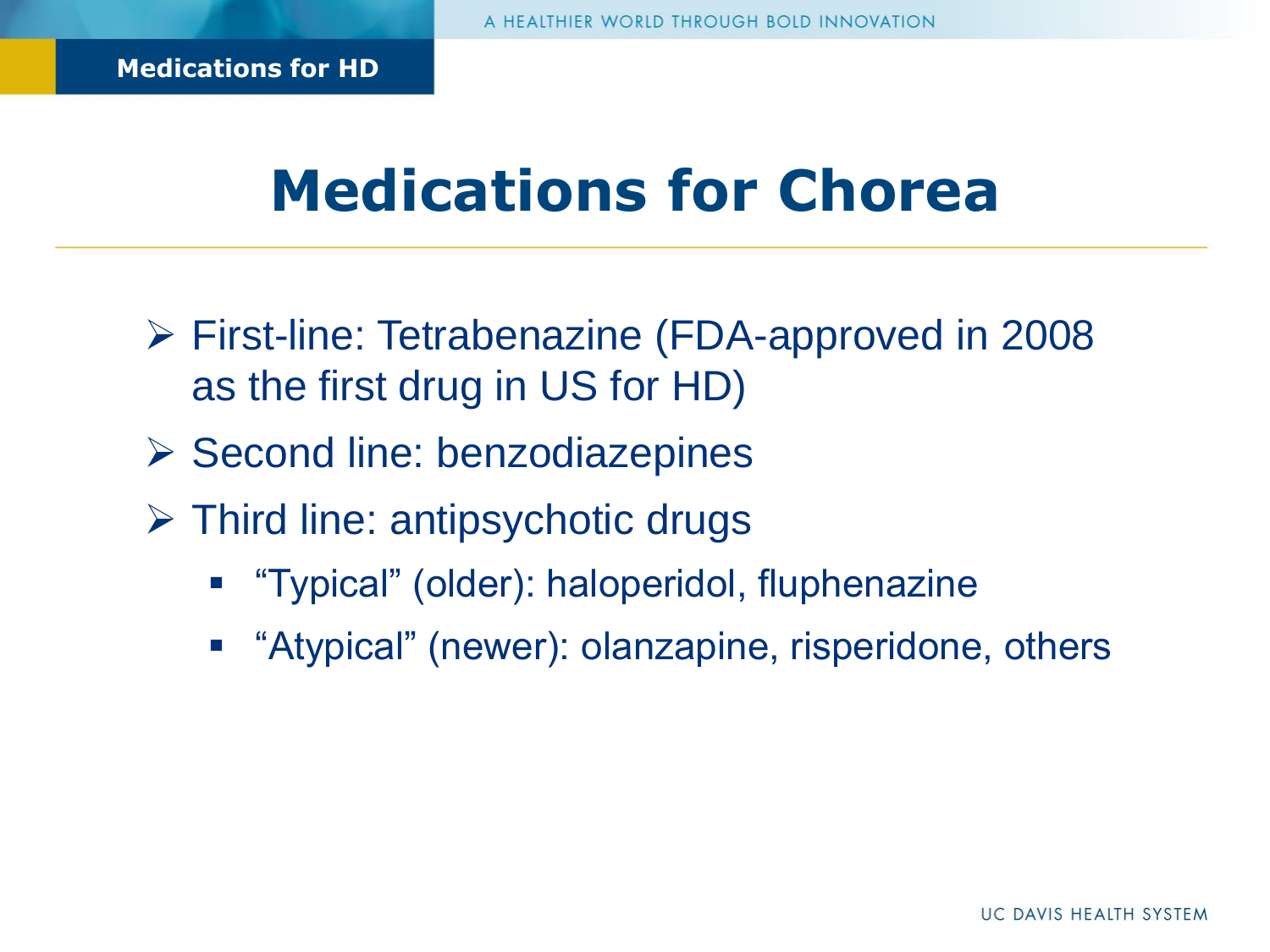# **Anti-Chorea Medications**

- $\triangleright$  In patients with significant psychiatric disturbances (severe depression, mania, anger outbursts or psychosis), neuroleptic drugs made be first-choice because they will treat both the psychiatric symptoms and reduce chorea.
- $\triangleright$  Atypical neuroleptics work well for both psychiatric symptoms and chorea, except for quetiapine, which doesn't help chorea.

(See slide 11 for details)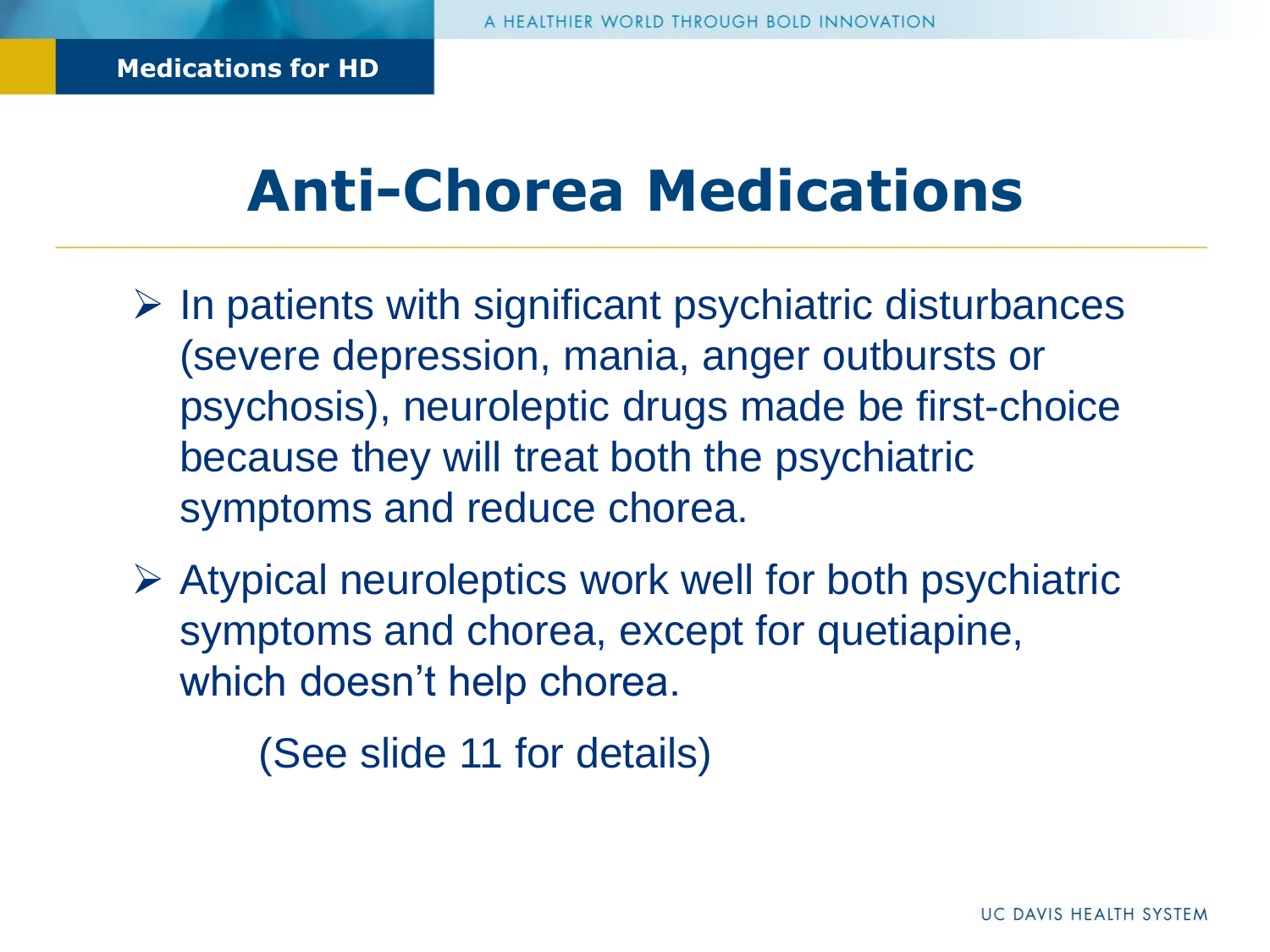# **Further Recommendations about Treatment of Chorea**

- $\triangleright$  Anti-chorea therapy should be re-evaluated at least annually.
- $\triangleright$  Some patients will require increasing doses of anti-chorea medications over time. Some may even require the addition of two or more drugs to control chorea.
- $\triangleright$  Many will eventually develop increasing dystonia and rigidity with HD progression, necessitating reduction or cessation of anti-chorea medications.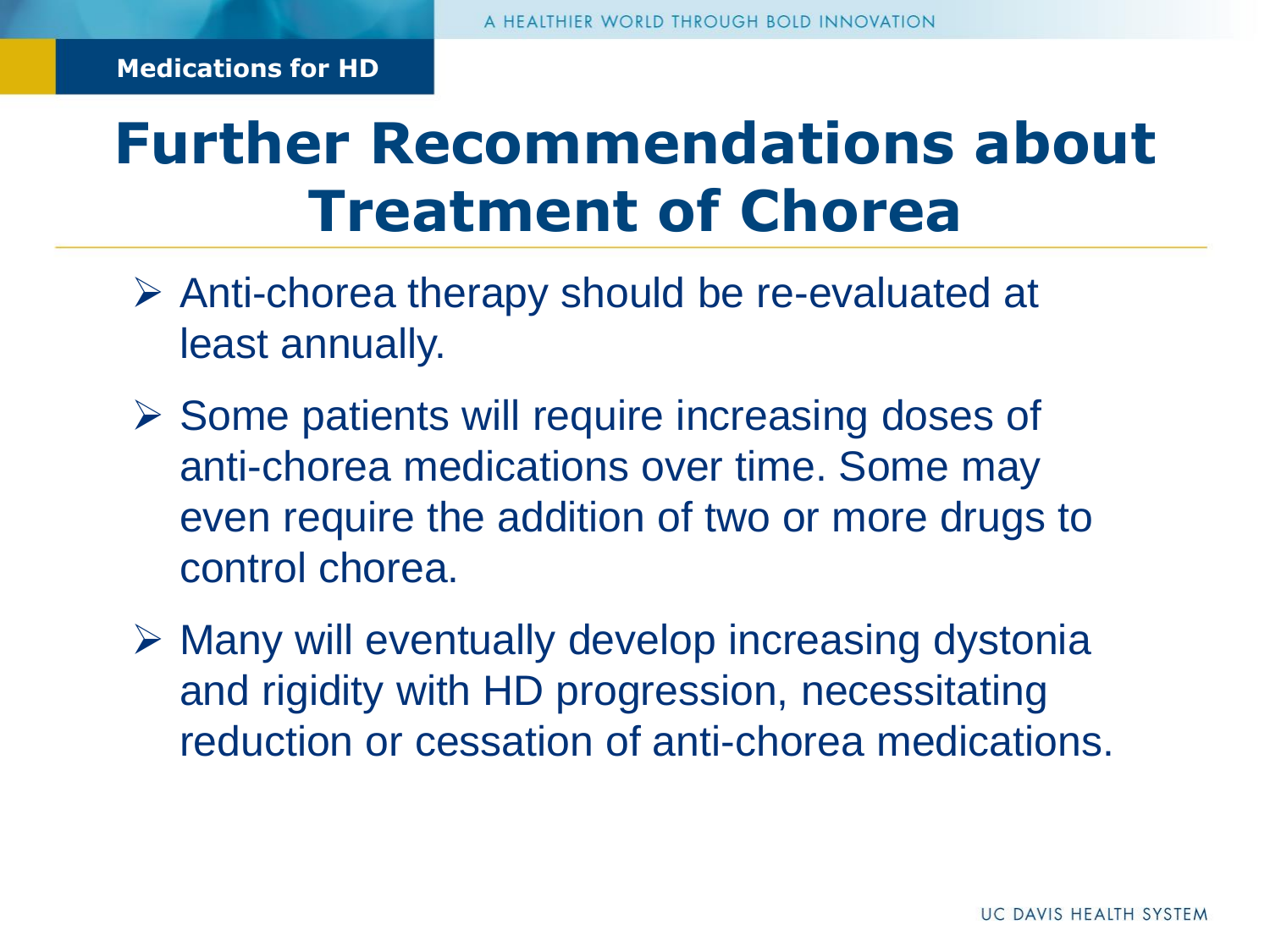# **10% of adults have the rigid-dystonic form of HD. Treating rigidity:**

| <b>Class</b>           | <b>Trade Name®</b> | <b>Generic Name</b>     |
|------------------------|--------------------|-------------------------|
| <b>Benzodiazepines</b> |                    |                         |
|                        | Valium             | <b>Diazepam</b>         |
|                        | Klonopin           | Clonazepam              |
| <b>Anti-spasticity</b> |                    |                         |
|                        | Lioresal           | <b>Baclofen</b>         |
|                        | <b>Zanaflex</b>    | <b>Tizanidine</b>       |
| Anti-parkinson agents  |                    |                         |
|                        | <b>Symmetrel</b>   | Amantadine              |
|                        | <b>Sinemet</b>     | Carbidopa/Levodopa      |
|                        | Requip, Mirapex    | Ropinirole, pramipexole |

#### **Tetrabenazine is not indicated for patients with rigid-dystonic HD.**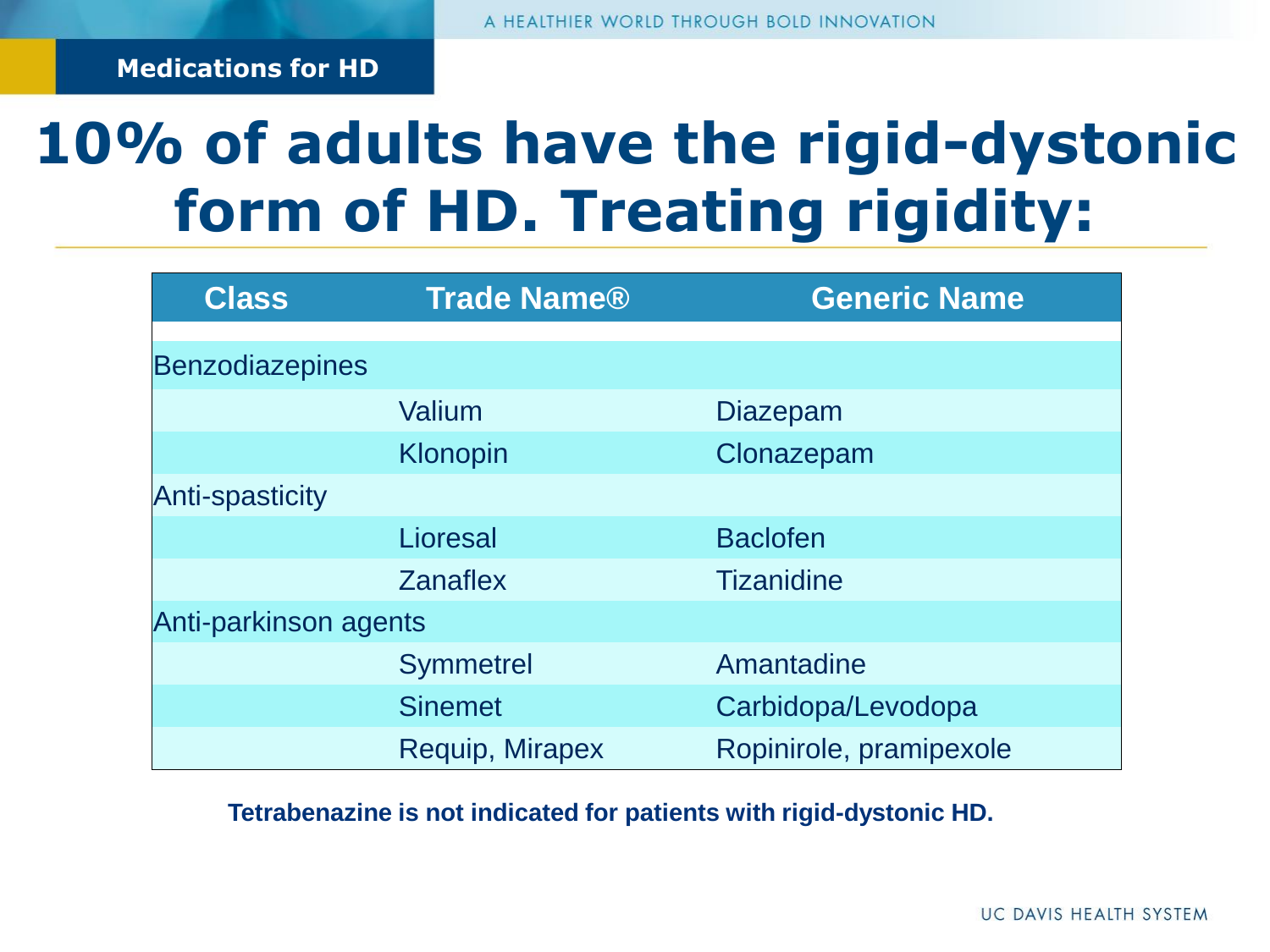# **Treating Dystonia in HD**

| <b>Class</b>            | <b>Trade Name®</b> | <b>Generic Name</b>    |
|-------------------------|--------------------|------------------------|
| Benzodiazepine          |                    |                        |
|                         | Klonopin           | Clonazepam             |
| <b>Anti-spasticity</b>  |                    |                        |
|                         | Lioresal           | <b>Baclofen</b>        |
|                         | <b>Zanaflex</b>    | <b>Tizanidine</b>      |
| <b>Anticholinergics</b> |                    |                        |
|                         | Artane, others     | Trihexyphenidyl        |
| Chemodenervation        |                    |                        |
|                         | Botox, others      | <b>Botulinum toxin</b> |
| Anti-parkinson agents   |                    |                        |
|                         | <b>Symmetrel</b>   | Amantadine             |
|                         | <b>Sinemet</b>     | Carbidopa/Levodopa     |

**Tetrabenazine is not indicated for patients with rigid-dystonic HD.**